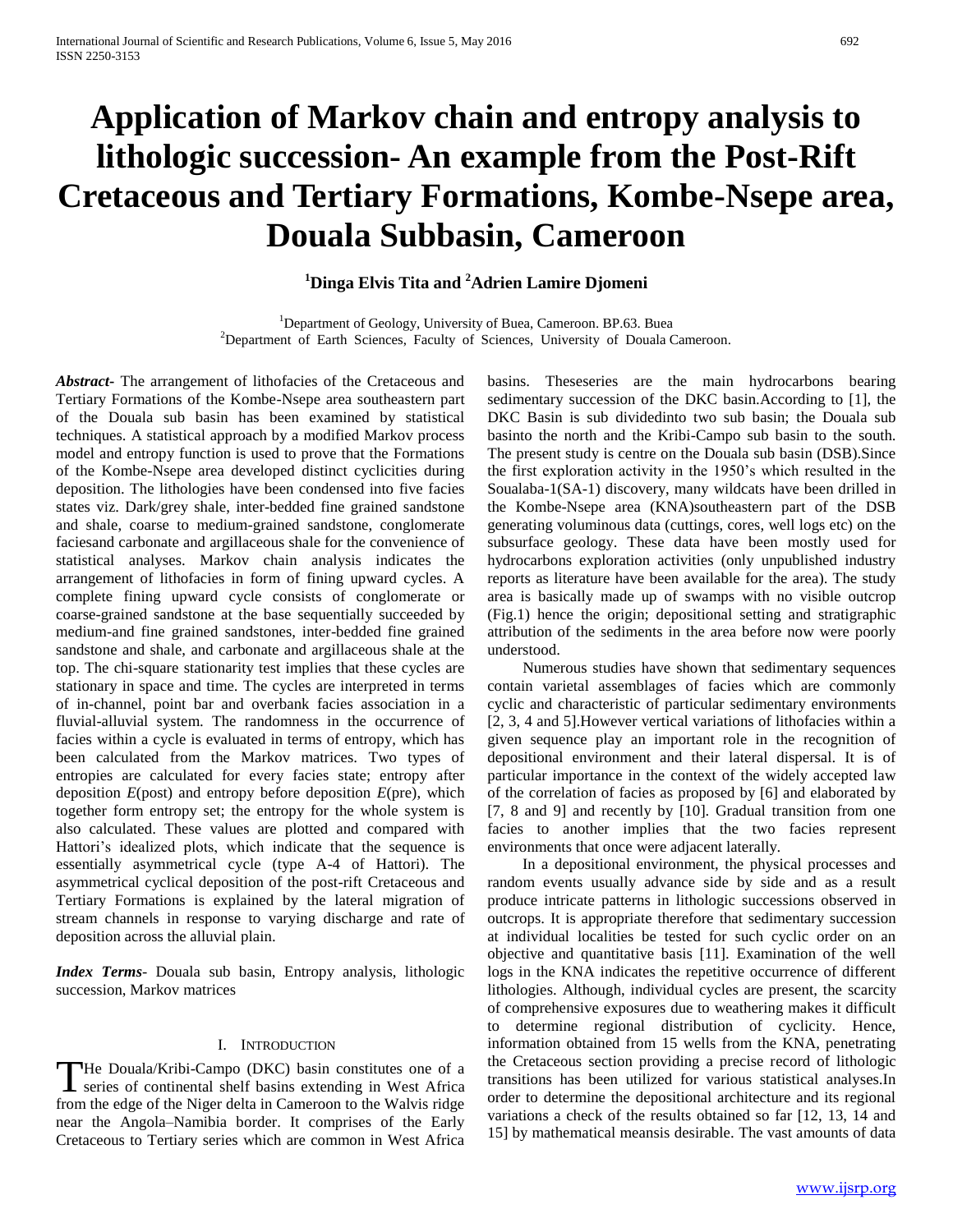obtained through counting of lithologic transitions of well logs justify the application of Markov chain and entropy functions. The objectives of the present study are:

 -To deduce lithologic transitions in vertical sequences through space and time;

 -To evaluate the degree of ordering of lithofacies using entropy functions;

 -To recognize the broad depositional environment of the post-rift Cretaceous and Tertiary Formations in the KNA.

#### II. GENERAL GEOLOGY

 The DSB belongs to a set of basin located on West African margin which run from Angola to Cameroon. It is located 3°20 N to 5°N and 9° E to 10°30' E (Fig. 1), covering a total surface area of 12,805 sq. km. It has a crescent shape starting from the southeastern border of Mount Cameroon and extends throughout the Atlantic coast with a gradual decrease in width of the onshore part towards the South of the sub basin up to the North of Kribi Campo sub basin. The DSB is bounded to the W and NW by the Cameroon Volcanic Line (CVL) which is superimposed on the Central Africa Shear Zone (CASZ) and represents its limit with the Rio Del-Rey basin to the South by the Kribi Fracture Zone

(KFZ) which delimits the Kribi-Campo sub-basin. Eastward, the boundary is the Precambrian basement. The onshore part of the DSB has a trapezoic shape and covers a total surface area of about 6955sq.km while the offshore part covers an area of about 5850 sq.km.

 The tectonic evolution of the DSB was studied by [16] and related it to the history of the West African margin which presents three major stages:

 1) The first stage begins with the Precambrian phase of cratonisation, granitisation and sedimentation which was followed by the pan-africanorogenesis.

 2) After this Cambrian phase, the geology of the DSB is only known starting from the lower Cretaceous during which epicontinental sedimentation begins to field an afro-brazilian depression. Sediments whose age varies from Cretaceous to Pliocene are discordant on the Precambrian pan-african basement (**Table 1**). The sedimentation was accompanied by Plutonism (Cenomanian) and volcanism (Miocene) which products cover sediments in some area (like volcanic products of Mount Cameroon).



#### **Fig.1. A) Map of CameroonShowing the Location of the sub basin, B) Location map of study area showing the locations of the representativewellused for the presentstudy in red**.

 The complete tectono-lithostratigraphic sequence represented in Table 1 is based on oil exploration seismic and drill data offshore and comprises seven formations from the barremian-Aptian to present deposited during the pre-rift, synrift, rift-drift and post-rift basin phases.

 1) Pre-rift phase: According to [17] Jurassic continental sediments were deposited in an afro-brasilian depression, an intracratonic sag basin that extended over the Gabon and Douala basins prior to the rifting of the Afro-American plate.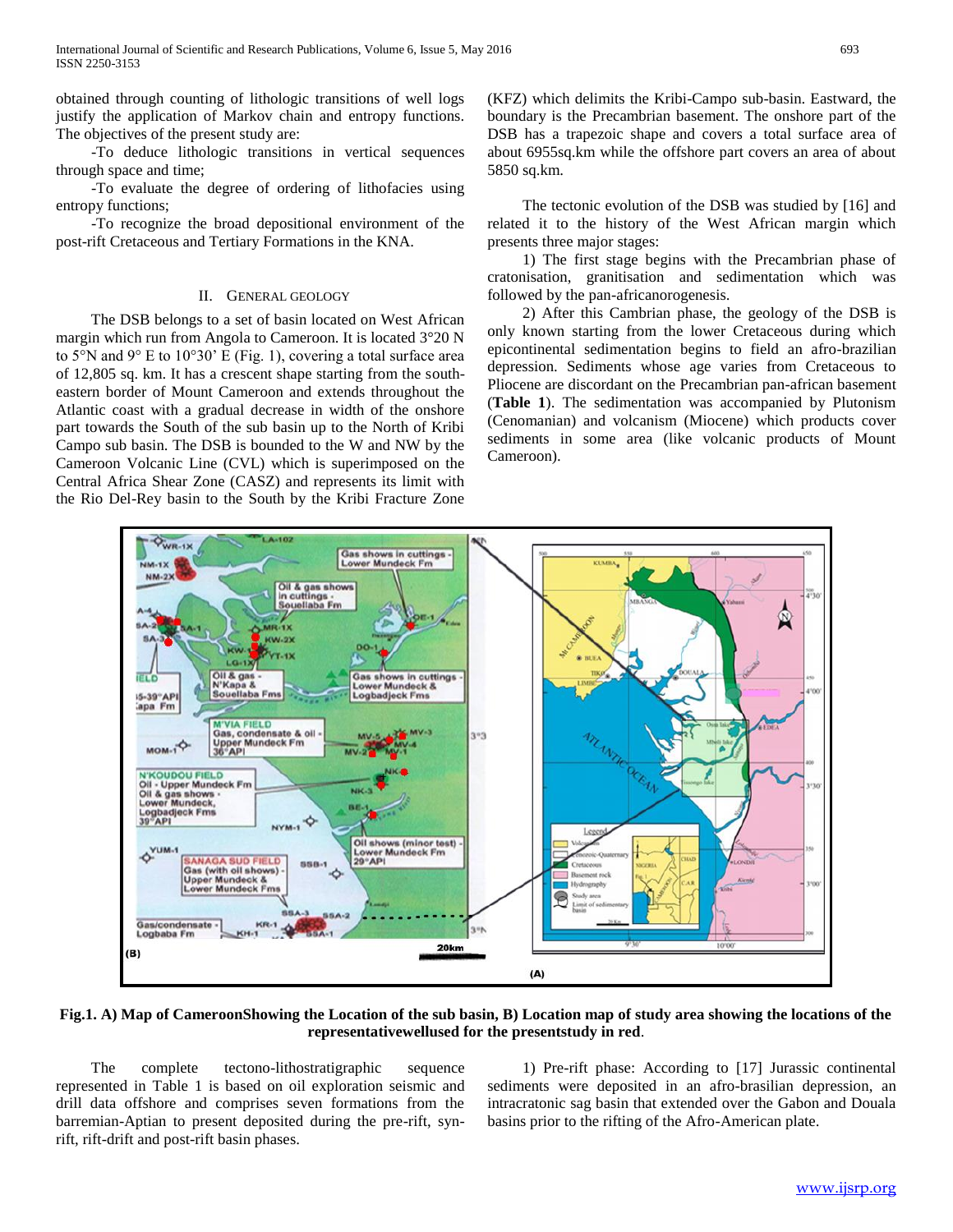2) Rifting phase (Jurassic-Barremian): According to [17] the stratigraphic sequence formed during the rifting phase appears to be controlled by listric faulting and associated roll over anticlines.

 3) The syn-rift phase was responsible for the fracture pattern which is closely controlled by inherited structures of the Precambrian basement. This phase is characterized by an intensive erosion activity of the highlands and deposition in graben previously formed. In the Kribi/Campo sub- basin, these units are named Lower Mundeck[13, 18 and 19], and are shallowly buried by younger sediments [20]. They are made up of conglomerates, conglomeratic sandstones, organic matter-rich dark marls interbedded with thin limestones and black to dark

grey shales. In the DSB, Aptiansyn-rift deposits overlie a narrow bench of attenuated continental basement [11 and 21]. Here, they are referred to as the upper Mundeck Formation.

 The upper Mundeck Formation are made up of continental polygenic conglomerates with arkosic sandstones cement showing rare interbedded ferruginous clay, an alternation of laminated silt or sand with black shales and arkosic medium grain sandstones[18]. Their environments of deposition have been interpreted (on a regional bases) as ranging from terrestrial to lacustrine, through restricted to fully marine. Pre-Aptiansynrift deposits and basement rocks have not been reached by drilling.

| Table 1. Stratigraphic Column showing the seven Formations of the Douala sub basin Adopted from Lawrence et al., (2002) |  |  |
|-------------------------------------------------------------------------------------------------------------------------|--|--|
|                                                                                                                         |  |  |

| Age (Ma)          | Chronostratigraphy |                        |                                            | <b>Formations</b>   | Techtono-<br>stratigraph   |
|-------------------|--------------------|------------------------|--------------------------------------------|---------------------|----------------------------|
|                   |                    | Neogene                | Pleistocene                                | Wouri               | Drift 111                  |
|                   |                    |                        | Pliocene                                   | <b>Matanda</b>      |                            |
| 10                |                    |                        | <b>Miocene</b>                             | <b>Souellaba</b>    |                            |
| 20                | <b>Tertiary</b>    | Paleogene              | <b>Oligocene</b>                           |                     | Drift 11                   |
| 30                |                    |                        |                                            |                     |                            |
| 40                |                    |                        | <b>Eocene</b>                              |                     |                            |
| 50<br>60          |                    |                        | Paleocene                                  | <b>Nkapa</b>        |                            |
| 70                |                    | <b>LateCretaceous</b>  | <b>Maastrichtian</b>                       |                     |                            |
| 80                |                    |                        | Campanian<br><b>Santonian</b><br>Coniacian | Logbaba             | Drift 1                    |
| 90                |                    |                        | <b>Turonian</b><br>Cenomanian              | Logbadjeck          |                            |
| 100               | Mesozoic           | <b>EarlyCretaceous</b> | <b>Albian</b>                              | <b>UpperMundeck</b> |                            |
| <b>110</b>        |                    |                        |                                            |                     |                            |
|                   |                    |                        | <b>Aptian</b>                              | <b>LowerMundeck</b> | <b>Transition</b>          |
| 120               |                    |                        | Neocomian                                  | <b>Basement</b>     | <b>Rift 111</b><br>Rift 11 |
| 130<br><b>140</b> |                    |                        | <b>Barremian</b>                           |                     | Rift 1                     |
| 150               |                    | <b>Jurassic</b>        |                                            |                     |                            |
|                   | Precambrian        |                        |                                            |                     |                            |

4) The rift-drift transition phase (mid-late Aptian).

 This phase was marked by salt deposition and the transform directions resulting in a series of cross-faults which have segmented the rift structure [22]. This phase of basin evolution is poorly preserved in the DSBand only one well drilled in the basin has reached the top of a salt unit [11, 17 and 23]. Aptian salt is absent (if ever deposited) to the north and eastern part of the basin, due to an end Aptian/early Albian uplift, which resulted in the lower Mundeck Formation being unconformably overlain by the upper Mundeck Formation from which they are

separated by a probably breakup unconformity [21 and 24].This fact help to suggest that salt was deposited in the final stage of continental rifting. In the DSB, evidence of evaporites has not yet been well stated.

 5) Post-rift phase (Albian-Present): Following salt deposition, post-rift sedimentation in the DKC basin was dominated by marginal to clastic sedimentation, with shallow water carbonate deposition occurring as sporadic build ups between the Albian and Paleocene. From Albian to Turonian, the juvenile South Atlantic Ocean was filled with anoxic bottom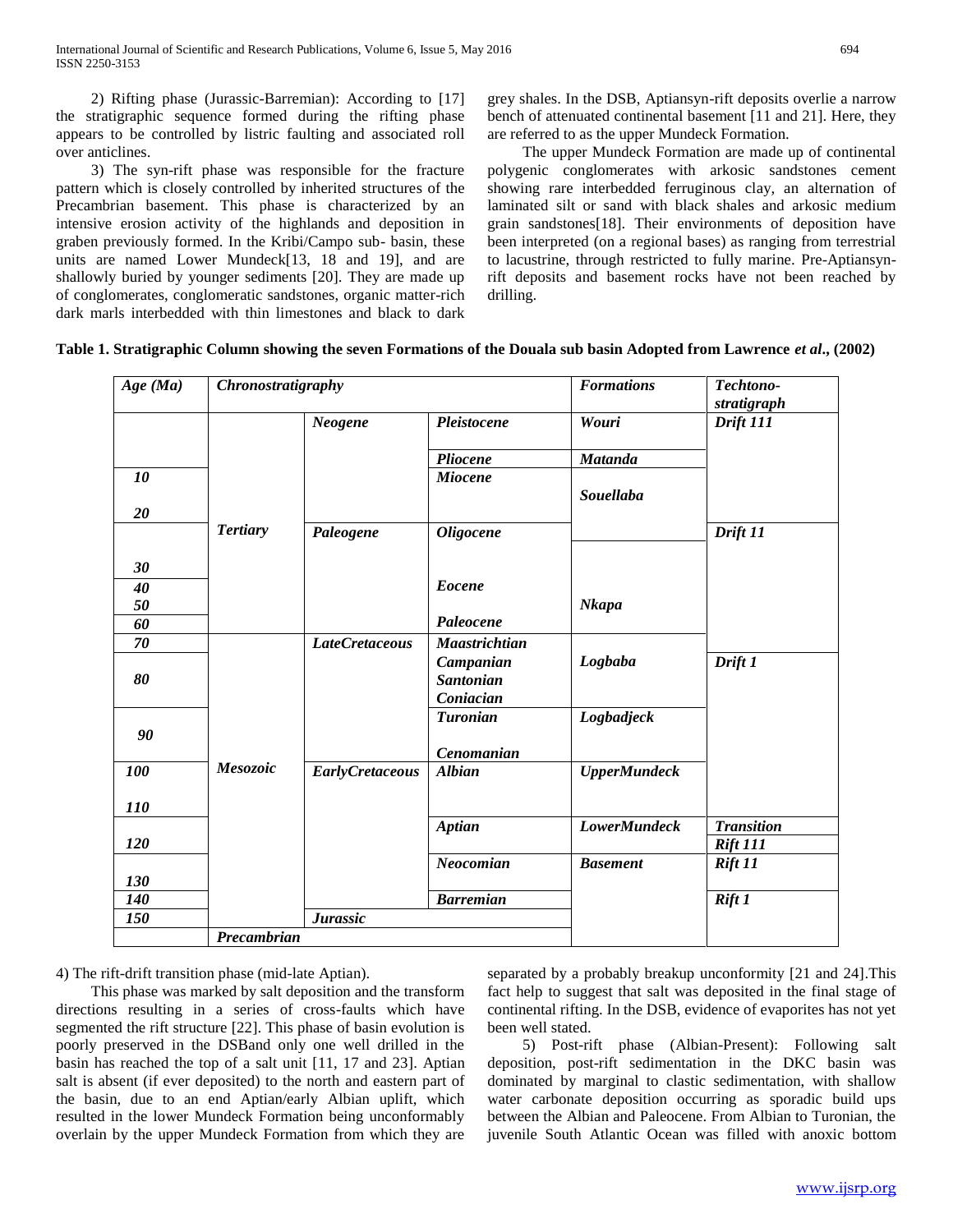waters presumably caused by restriction of open ocean circulation and ponding of bottom waters between Walvis Ridge and Rio Grande Rise in the South, and equatorial fracture zone topography in the North[25 and 26]. According to [27] compressive deformation has also occurred in Cretaceous/Tertiary deposits in several places both along and near the African margin. Older structures, especially the crossfaults, were reactivated by transpressional stresses, resulting in a folding and faulting deformation. According to [26], the post-rift phase comprises three stages of drift:

 a) The first drift stage was from Albian-Coniacian and is characterized by rotational fault blocks in the proximal part, salt movement and gravity sliding [17 and 27]. These structures are linked to gravitational instability of the margin and the presence of salt. Sedimentologically, this phase is marked in the DKC basin by a major regression leading to the decrease of the sea level. The consequence was the erosion of the Lower Cretaceous sequence thereby creating a surface of unconformity with an irregular topography. The unconformity at the base of upper Cretaceous was followed by the deposition of the Logbadjeck formation (Cenomanian- Coniacian).

 b) The second drift phase named Drift II (Campanian to **Oligocene)** was a discrete drift which is linked to regional tectonic episode. The Logbaba (Cenomanian-Maastrichtians) and the Nkapa (Paleocene-Eocene) formations were deposited during this phase. Also during this phase, original rift-related structures were inverted and the platform sedimentary section was folded [15].The Santonian unconformity separating the first and second drift stages is recognized along the West African margin as a result of the uplift during the Cretaceous episode[22]

 c) The third drift stage (Miocene) named drift III has been linked to gravity sliding caused by uplift in the Tertiary. The Uplift and erosional unconformity are dated to about 30 - 40 Ma. This phase in the DSB was marked by deposition of the Souellaba formation(Oligocene), the Matanda formation (Miocene) and Wouri formation (Pliocene-Pleistocene).

 The areas considered in thepresent work constitute the southeastern border of the DSB (Fig.1B). It covers a total surface area of 3026sq.Km and it is mostly onshore with some shallow offshore acreage (water depth  $< 10m$ ) in the southwest which is part of the Cameroon Estuary. The sedimentary series known here are Early Albian to Pleistocene in age according to [22] and thus belong to the upper Mundeck, Logbadjeck, Logbaba, Souellaba, Matanda and Wouri Formations.

#### III. DATA SETS AND METHODS OF STUDY

#### **3.1 Data sets**

 In view of the non-availability of good vertical sections in the KNA, the vertical lithofacies relationshipof Formationsin the areabefore now could not beestablished. Since the stratahave no outcrop in the area studied, the present investigationis based entirely on the data derived fromwell logs. A total of 15boreholes logs (MV-1, MV-2, MV-3, MV-4, OE-1, DO-1, NK-2, NK-3, BE-1, LG-1, KW-1, KW-2, SA-1, SA-2, and SA-3), fromlocalities scattered throughout the area (Fig*.*1B)are used.

 Owing to the disagreement among different workers regarding the scale and boundary of a sedimentary cycle [28] proposed that a sedimentary cycle commences at the base of coal seam or shalewhereas[29] gave a formation status to each cycle with sandstone at the base. According to [30] the minimum thickness of a sedimentary cycle is 0.3 m, but [31] assigned it 1m), the sequence of strata of 1m and above in thickness with basal coarse member (conglomerate or sandstone) and terminating with shale bed or carbonaceous shale has been considered to constitute a cycle in the present work. This is in conformity with the definition of fining upward cycle of [32] for the alluvial sediments and coal cycle of [31]. Both types represent complete cycles of stream regime in fluvial environment in conformity with the concept of [33].

 For simplicity of analysis and to avoid the risk of error, the lithologies named in the end of well report's and observed from the well logs were condensed into five facies states on the basis of lithology and texture as observed in the well records. To analyze cyclic characters through spaceand time, the lithofacies transitions are analyzedseparately in each borehole log, and by pooling thedata for three major age groups (lower Cretaceous, upper Cretaceous and Tertiary) as well as for the entire study area.

The five facies are:

- Facie **A**: Dark/grey shale
- Facie **B**: Inter-bedded fine-grained sandstone and shale that includes parallel and ripple-drift cross-laminated medium to fine grained sandstones
- Facie **C**: Medium to coarse-grained sandstone that includes trough- and tabular cross-bedded coarse to medium- and medium-grained sandstones.
- Facie **D**: Coarse-grained sandstone that includes massive conglomerate, trough cross-bedded pebbly sandstone, and flat bedded coarse-grained sandstone, trough and tabular cross-bedded coarse-grained sandstones.
- Facie **E**: Carbonate and argillaceous shale

 Condensation of lithologies into the above five lithofacies seems reasonable as C and D represent distal- and mid-channel bars deposit respectively; B is characteristic of bar-top and abandoned-channel deposits; A represent proximal flood plain, abandoned channel fill and over bank deposits and E is the deposit in a probable peat swamps[2,33, 34,35,36 and 37].

#### **3.2Methods of study (Analytical Procedures)**

 From the concept of cycles of sedimentation, the initial state or lithology determine to some extent the subsequent state or lithology. It was from this concept that [38] conceived the idea of using Markov chain as an analytical tool in the study of vertical lithofacies relationship in stratigraphic sequences. According to [39] Markov chain analysis offers an objective approach to model discrete variables such as lithologies or facies. This method also offers a way to compare laterally juxtapositional tendencies of facies to those in vertical sections. For a sequence to possess the first-order Markov property, the rock type at a point "n" depends to some extent on the rock type observed at the proceeding point i.e. n-1[40]. If the lithologic sequence is found to be governed by a Markovian process, the next logical step would be to evaluate the degree of randomness within the Markov chain by using the entropy as proposed by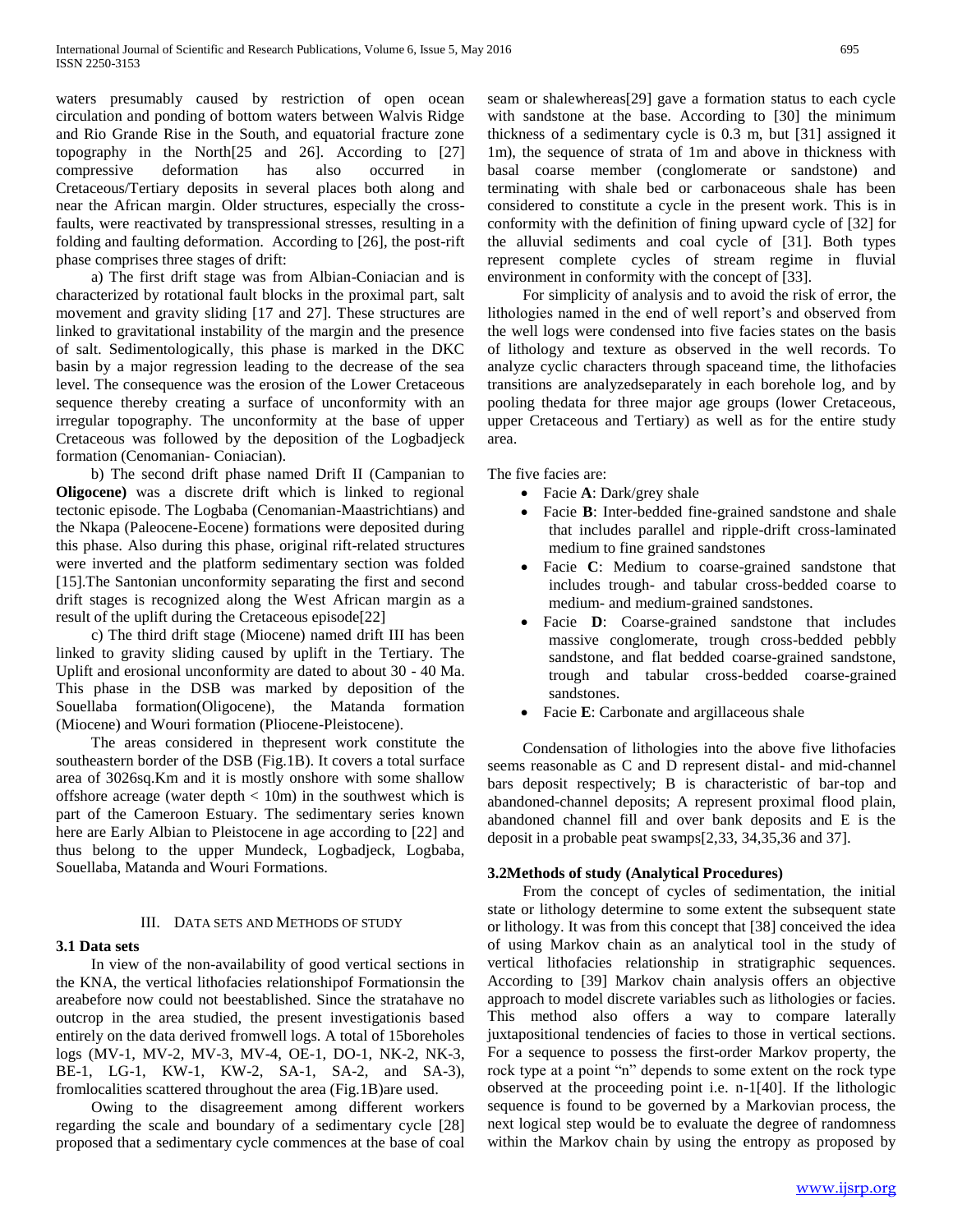[41]. The literature on Markov chain and entropy analyses is now rapidly growing. Test cases have been published by[42, 43,44,45,46 and 47].

 The method used in this study is based mainly on those of [48 and 49] which have been modified by[46]. In addition, the nature of cyclic order of a sequence is studied using entropy concept following [41].

#### **3.1 Structuring Datafor Markov Chain Analysis**

 Lithologic transitions, to test the presence or absence of Markov property or lack of it are investigated at major age intervals and at the entire area levels separately using data from 15 well logs. There are basically two methods of structuring data from actuallithologic successions. The first method termed an 'Embedded Markov matrix' [39] and the second termed 'Regular Markov matrix' [50]. In the present study, the embedded Markov matrix is preferred to the regular Markov matrix for the following reasons:

**i**)The main purpose of the present study is to deduce lithologic transitions in vertical sequences and to evaluate the degree of ordering of lithofacies. Thefixed interval method of counting attaches undue importance to the element of bedthicknesswhich might mask the actual facies change.

 **ii)** Selecting an appropriate sampling interval is problematic. A large interval will omit thin bedswhile too small an interval will introduce large values along the main diagonal creatingdifficulties for a proper statistical evaluation of ordering in the sequence.

**iii**)The regular Markov model is applicable to those stratigraphic sequences where the distribution ofbed-thickness of each facies is exponential. Bed–thickness is,however, more commonly distributed log-normally rather than exponentially.

 Tally count matrix based on borehole logs numbering for the major age unit is structured. Subsequently, data for all 15 well logs are added and a bulk matrix is structured at entire area level. Data for the bulk tally matrix at major age units and entire study area level are computed separately following themodified Markov process model after [49].The downward facies transition data of the fifteen wells were summed up to form a transition count matrix, which was processed intotransition count, transition probability, random probability,difference matrices (Tables).

## **3.1.1 Transition Frequency Matrix (F)**

 As mentioned above, a first- order embedded chain matrix is structured by counting transition from one facies to another, and the resulting frequency matrix will contain zeros along the principal diagonal ( Fij =0 ) where *i, j* corresponds to row and column number.

## **3.1.2 Upward Transition Probability Matrix (P)**

 The upward transition probability matrix pertains to the upward ordering of lithologies in a succession is calculated in the  $\mathbf{F}^{\mathbf{y}}$ following manner:  $Pij = \overline{ski}$  where SRi is the corresponding row total.

## **3.1.3 Downward Transition Probability Matrix(Q)**

 Similar to the upward transition probability of lithologies a downward transition probability (Q matrix) can also be determined by dividing each element of the transition frequency  $\mathbf{F}$ matrix by the corresponding column total, *i.e.*,  $Qji =$   $SCJ$  where SC<sub>j</sub> is the column total.

#### **3.1.4 Independent Trials Matrix (R)**

 Assuming that the sequence of rock types was determined randomly an independent trial matrix can be prepared in the following manner :  $\mathbf{Rij} = N - C1$  where C1 is the column total of facies state F1, C2 is the column total of facies state F2 , N is the total number of transitions in the system. The diagonal cells are filled with zeros.

#### **3.1.5 Difference Matrix (D)**

A difference matrix ( $Dij = Pij - Rij$ ) is calculated which highlights those transitions that have ahigher or lower probability of occurring than if the sequence were random. By linking positivevalues of the difference matrix, a preferred downward (or upward)path of facies transitions can be constructedwhich can be interpreted in terms of depositional processes that led to this particular arrangementof facies [2 and 34].

#### **3.1.6 Expected Frequency Matrix (E)**

 It is necessary to construct an expected frequency matrix (E) which will be used to calculate the chi – square tests. The matrix of expected values is given by **Eij = Rij .SRi**.

## **3.1.7 Tests of Significance**

 The cyclicity (Markovian property) of facies states has been tested by chi-square statistics

Using the values of *fij*and *Eij*in the expression

$$
x^2 = \sum_{i=1}^n \sum_{j=1}^n (fij - Eij)^2 / Eij
$$

. . . . . . . . . . . . . . . .. …………………. (eq.**1**)

 $x^2$  yields a statistics which is distributed as a chi-squared variablewith  $(n - 1)^2 - n$  degrees of freedom. The larger the *x*<sup>2</sup> value for a given value of *n*, thestronger the evidence in favor of the Markovianmodel of lithologic transition.

## **3.2. Entropy analysis**

 The entropy concept which was introduced by [51] is defined in a lithological sense as "the degree of intermixing of end members or the uncertainty in the composition of a system"[52]. The entropy value is maximum when all the components occur in equal proportions. The value approaches zero as a single end member dominates the composition.Methods of calculation of entropy as suggested by [41] and modified by[46], have been largely followed in the present study. According to [41], two types of entropies exist with respect to each lithological state. The first is an upward probability matrix composed of *pij*, which gives the actual probabilities of the transition occurring in the given section and is calculated as:

 $Pij = SRi$  where SRi is the corresponding row total. In the *pij*matrix, the row total sums to unity. From this matrix entropy after deposition $(E(\text{post}))$  for each lithological state has been calculated using [46] equation (eqn. 2) .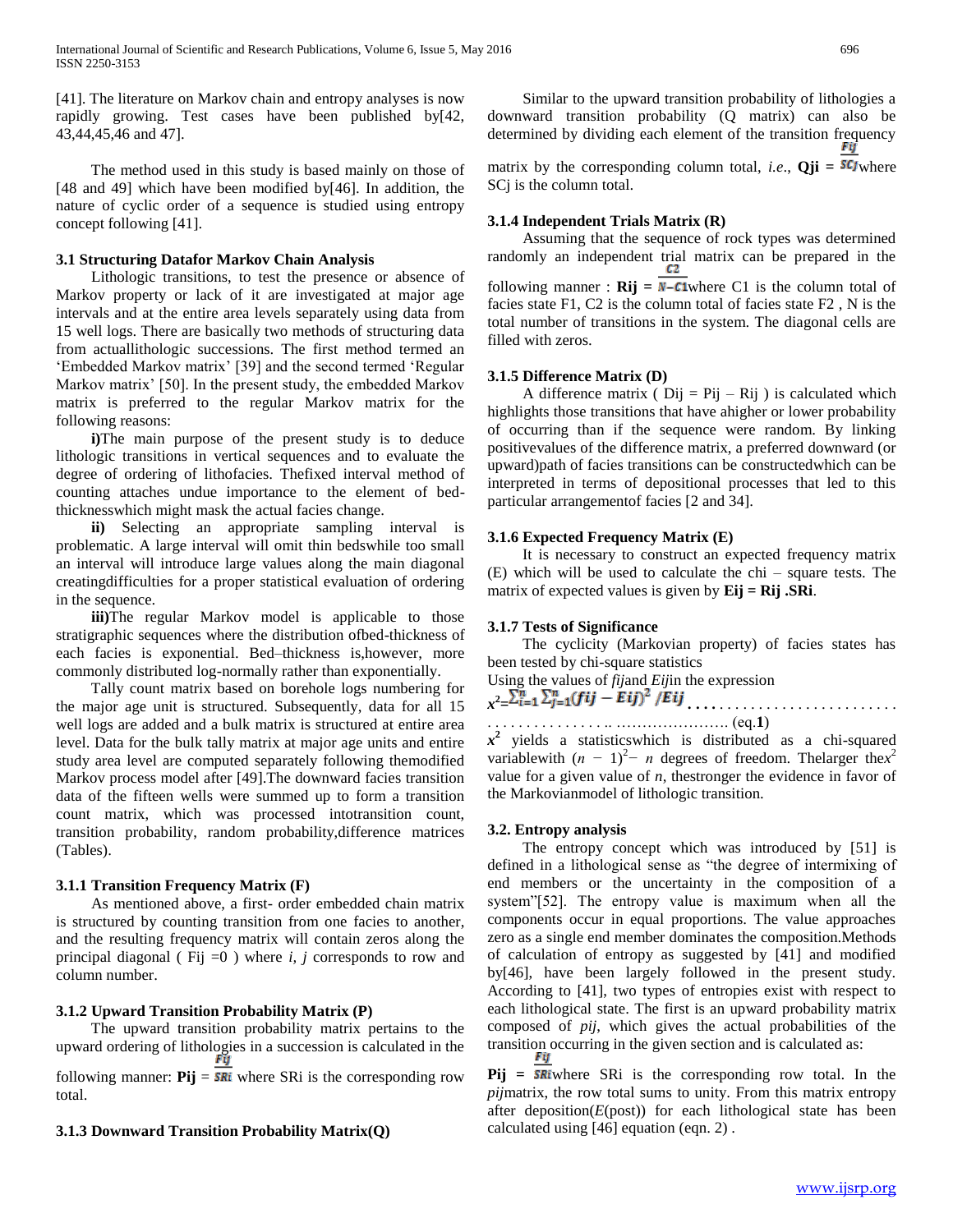International Journal of Scientific and Research Publications, Volume 6, Issue 5, May 2016 697 ISSN 2250-3153

## $E(post) = -\sum_{j=1}^{n} \sum pij \log_2pij$ . . . . . . . . . . . . . . . . . ………………….. (eq.**2**)

If  $E(post) = 0.0$ , state i is always succeeded by state **j** in the sequence. If **E(post) >0**, state i is likely to be overlain by different states

The second matrix, containing element *qji*which represents the probability of the given transition being preceded by any other transition and it is given byqji = SCJ where SC<sub>J</sub> is the column total. The column totals in the *qji*matrix sums to unity*. E* (pre) (i.e., entropybefore deposition) was then calculated following[46] equation (eqn. 3).  $E(\textbf{pre}) = -\sum_{j=1}^{n} \sum qij \log_2 qij$ 

. . . . . . . . . . . . . . . . .. ………………….. (eq.**3**)

 Large E(pre) signifies that i occur independent of the preceding state.

 Ei(post) and Ei(pre) together form an entropy set for state and serves as indicators of the variety of lithological transitions immediately after and before the occurrence of i, respectively.The interrelationships of E(post) and E(pre) were used by [41] to classify various cyclic patterns into asymmetric , symmetric and random cycles. The values of E(post) and E(pre) calculated by equations (2) and (3) increases with the number of lithological states recognized. To eliminate this influence, [41] normalized the entropies by the following equation:<br> $E(\text{pre})$ 

| E(post)                                                                        |
|--------------------------------------------------------------------------------|
|                                                                                |
| $\ldots \ldots \ldots \ldots \ldots \ldots \ldots \ldots \ldots \ldots (eq.5)$ |

Where  $E(max) = -\log_2 1/(n - 1)$ , which denotes the maximum entropy possible in a system where *n* states operate. The *R* (post) was then plotted against *R* (pre) for each lithology and the styles of cyclicity and the way in which cycles are truncated were then interpreted. This concept allows comparisons between states in different system, regardless of the number of state variables selected in each system.

 As a measure of depositional environment [41] calculated entropy for the whole sedimentation process [E (system) ] by the following equation:

$$
E (system) = -\sum_{i=1}^{n} \sum_{j=1}^{n} tij \log_2 tij
$$
  
... (eq.6) where  $tij = T$ .

 $n =$  the rank of the matrix i.e. the number of rows or columns (five in the present case).

 The entropy of the system was then used to decipher the overall depositional environment of cyclical units. The *E*(system) can take a value between  $-\log_2 1/n$  and  $-\log_2 1/n(n-1)$ . Data for the tally count matrix at major age unit and at the entire area level were used to compute separately  $E(\text{pre})$ ,  $E(\text{post})$  and *E***(system)** following the procedure outlined above.

#### **3.3. Stationarity of cyclic sequence**

 It is always assumed in the analysis of Markov chain, that Markov matrices are the result of a process that is stationary in time and space. According to [53], the term 'stationary' implies that the transition probabilities are constant through time or space. In the present study,stationarity in a sequence was verified by using following chi-square statistics after [54]which has been modified by [53] as:

| $X^2 = 2\sum_{t=1}^{T} \sum_{ij}^{n} fij(t)$ . $\log_e pij(t)/qij$ |  |
|--------------------------------------------------------------------|--|
|                                                                    |  |

where  $T = 1, 2, 3, \ldots, T$ , giving the number of sequences tested against each other,  $fij(t)$  and  $pij(t)$  are the tally count and transition probability matrix values, respectively, for each sequence and *qij*equals to the bulk transition probability matrix values calculated for data from both sequences. The number of degrees of freedom equals to  $(T - 1)n(n - 1)$ , where *n* equals to total number of lithologic states (5, in the present case). Stationarity of the Markov process is tested at major age level on grouping the entire borehole logs in each major age.

#### IV. .QUANTITATIVE RESULTS

#### **4.1 Lithologic transition at Major age level**

 The bulk transition count matrices (*fij*), upward transition probability matrix (P*ij*), downward transition probability Matrix (Q*ij*), independent trial matrix (R*ij*), normalized difference Matrix (D*ij*), expected frequency matrix (E*ij*)and chi-square matrices separately for three major age unitare listed in tables 2, 3 and 4. Data for deducing Markov property in individual major age interval are lumped together and processed at the entire area level for the KNA (Table 3). For each transition pair, the row letter represents the upper facies and the column letter, the lower facies.The facies relationship diagram is presented in figure 3, it has been constructed from the difference matrix (tables 2e, 3e, 4e and 5e).

| <b>State</b> |     |    |     |    |    | cв<br>IJN |  |
|--------------|-----|----|-----|----|----|-----------|--|
|              | 00  | 33 | 5G  | 07 | 02 | 101       |  |
| B            | ∠∠  | 00 | 30  | 00 | 01 | 53        |  |
|              |     | 18 | 00  | 09 | 09 | 111       |  |
| D            | 05  |    | 09  | 00 | 00 | 15        |  |
|              | 00  | ∩ว |     | 00 | 00 | IJ        |  |
| $\alpha$     | 102 |    | 109 |    |    | 293       |  |

#### **Table 2aTransitional count matrix (***fij***) for lower Cretaceous Formation, KNA**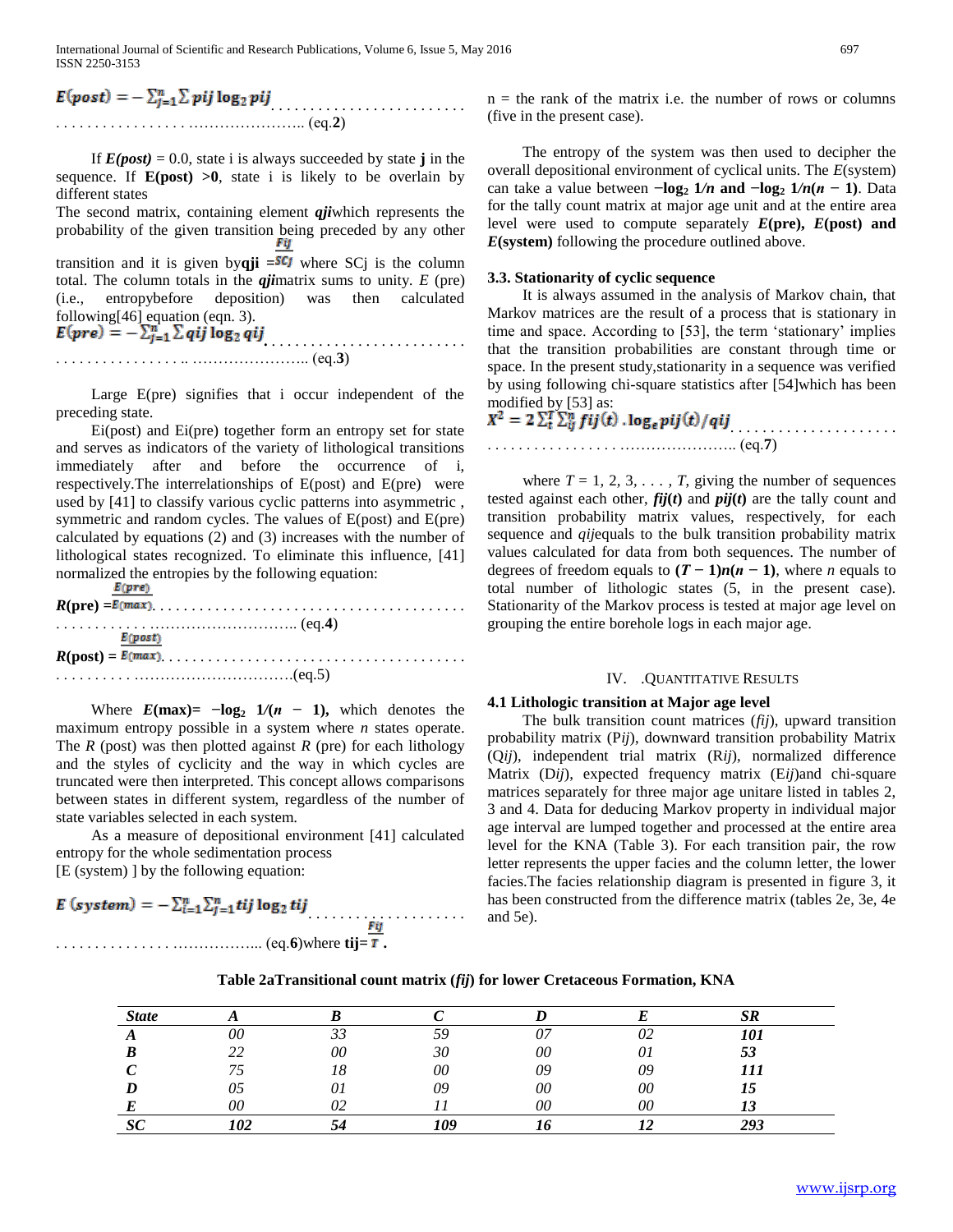| <b>State</b> |          |          |      |      |      |  |
|--------------|----------|----------|------|------|------|--|
| A            | $0.00\,$ | 0.33     | 0.58 | 0.07 | 0.02 |  |
| B            | 0.42     | 0.00     | 0.57 | 0.00 | 0.01 |  |
|              | 0.68     | 0.16     | 0.00 | 0.08 | 0.08 |  |
|              | 0.33     | $0.07\,$ | 0.60 | 0.00 | 0.00 |  |
|              | $0.00\,$ | 0.15     | 0.85 | 0.00 | 0.00 |  |

## **Table 2b Upward Transition Probability Matrix(P) for lower Cretaceous Formation, KNA**

## **Table 2c Downward Transition Probability Matrix (Q) for lower Cretaceous Formation, KNA**

| <b>State</b> |          |      |      |          |      |  |
|--------------|----------|------|------|----------|------|--|
| A            | $0.00\,$ | 0.61 | 0.54 | 0.44     | 0.16 |  |
| B            | 0.23     | 0.00 | 0.28 | 0.00     | 0.08 |  |
| $\mathcal C$ | 0.74     | 0.33 | 0.00 | 0.56     | 0.75 |  |
| D            | 0.05     | 0.02 | 0.08 | 0.00     | 0.00 |  |
| E            | $0.00\,$ | 0.04 | 0.10 | $0.00\,$ | 0.00 |  |

## **Table 2d Independent Trial Matrix(R) for lower Cretaceous Formation, KNA**

| <b>State</b> |          |      |      |      |      |  |
|--------------|----------|------|------|------|------|--|
| A            | $0.00\,$ | 0.28 | 0.57 | 0.08 | 0.06 |  |
| B            | 0.43     | 0.00 | 0.46 | 0.07 | 0.05 |  |
|              | 0.55     | 0.29 | 0.00 | 0.09 | 0.07 |  |
|              | 0.37     | 0.19 | 0.39 | 0.00 | 0.04 |  |
|              | 0.36     | 0.19 | 0.39 | 0.06 | 0.00 |  |

#### **Table 2e Difference Matrix(D) for lower Cretaceous Formation, KNA**

| <b>State</b> |          |         |      |         |         |  |
|--------------|----------|---------|------|---------|---------|--|
| A            | $0.00\,$ | 0.05    | 0.01 | $-0.01$ | $-0.04$ |  |
| B            | $-0.01$  | 0.00    | 0.11 | $-0.07$ | $-0.03$ |  |
|              | 0.13     | $-0.13$ | 0.00 | $-0.01$ | 0.01    |  |
| D            | $-0.04$  | $-0.12$ | 0.21 | 0.00    | $-0.04$ |  |
|              | $-0.36$  | $-0.04$ | 0.46 | $-0.06$ | 0.00    |  |
|              |          |         |      |         |         |  |

## **Table 2f Expected frequency Matrix(E) for lower Cretaceous Formation, KNA**

| <b>State</b> |       |       |       |       |       |  |
|--------------|-------|-------|-------|-------|-------|--|
| A            | 00.00 | 28.28 | 57.57 | 08.08 | 06.06 |  |
| B            | 22.79 | 00.00 | 24.38 | 03.71 | 02.65 |  |
|              | 61.05 | 32.19 | 00.00 | 09.99 | 07.77 |  |
| D            | 05.55 | 02.85 | 05.85 | 00.00 | 00.60 |  |
|              | 04.68 | 02.47 | 05.07 | 00.78 | 00.00 |  |
|              |       |       |       |       |       |  |

## **Table 2g chi-square Matrix (X<sup>2</sup> ) for lower Cretaceous Formation, KNA**

| <b>State</b> |       |       |       |       |       |  |
|--------------|-------|-------|-------|-------|-------|--|
| A            | 0.000 | 0.787 | 0.036 | 0.144 | 2.720 |  |
| B            | 0.027 | 0.000 | 1.296 | 3.710 | 1.027 |  |
|              | 3.188 | 6.255 | 0.000 | 0.098 | 0.195 |  |
|              | 0.055 | 1.200 | 1.696 | 0.000 | 0.600 |  |
|              | 4.680 | 0.089 | 6.936 | 0.780 | 00.00 |  |

 $X^2 = 35.52$ **Degree of freedom= 11, Limiting value of**  $X^2$  **at 95% = 19.68**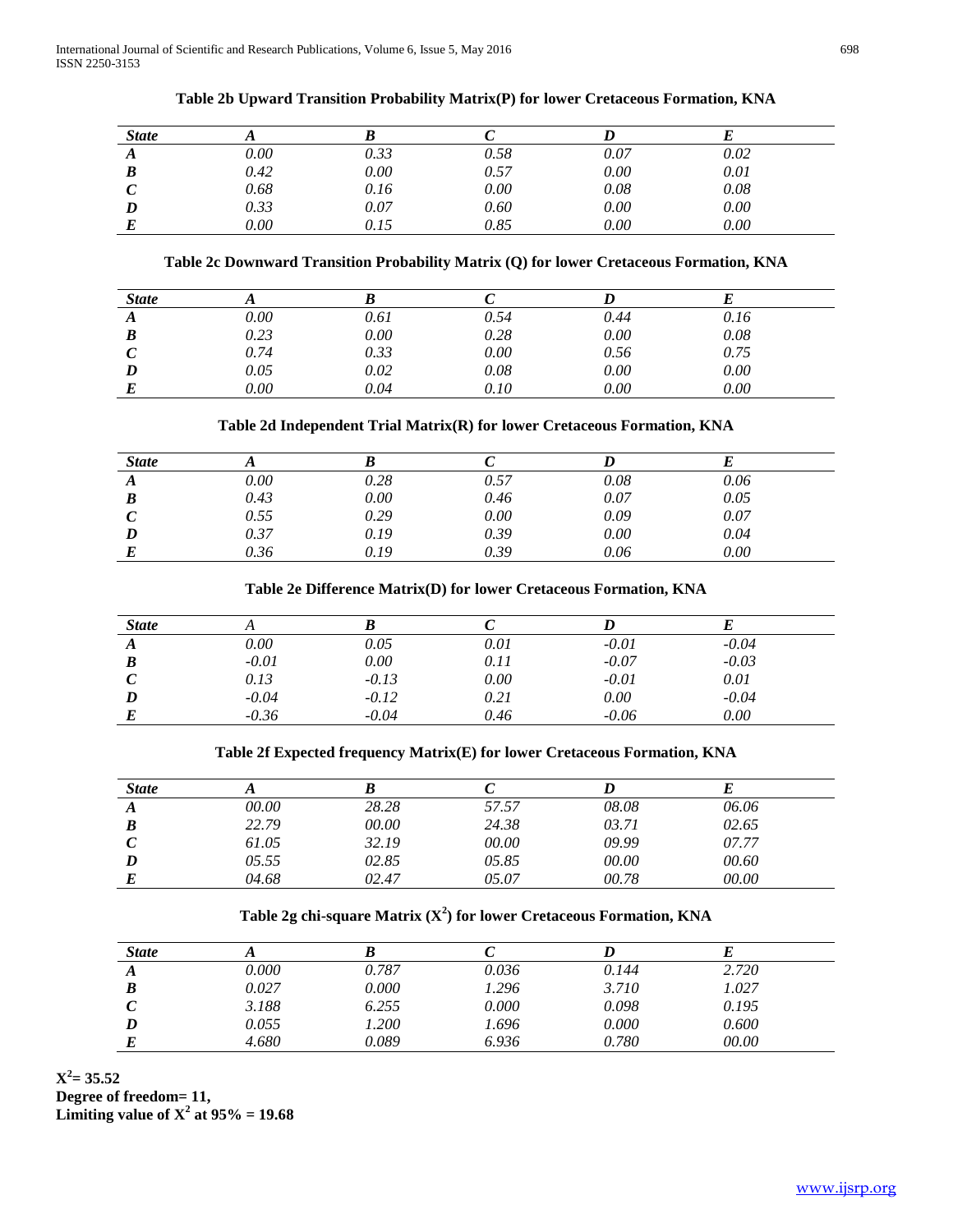| <b>State</b> |     |    |              |    |    | CΠ  |
|--------------|-----|----|--------------|----|----|-----|
|              | 00  | +4 | 04           |    |    | 124 |
|              | 42  | 00 |              | UΙ | 02 | 70  |
|              | 66  |    | 00           | 06 | 05 | 90  |
|              | 03  | 02 |              | 00 | 00 | 08  |
|              |     |    |              | 00 | 00 | 20  |
|              | 175 |    | $\mathbf{A}$ |    |    | 212 |

#### **Table 3a. Transitional count matrix (***fij***) for upper Cretaceous Formation, KNA**

## **Table 3b Upward Transition Probability Matrix (P) for upper Cretaceous Formation, KNA**

| <i>State</i> |      |      |      |      |      |
|--------------|------|------|------|------|------|
| A            | 0.00 | 0.35 | 0.52 | 0.01 | 0.12 |
| B            | 0.60 | 0.00 | 0.36 | 0.01 | 0.02 |
|              | 0.73 | 0.14 | 0.00 | 0.07 | 0.00 |
|              | 0.37 | 0.25 | 0.37 | 0.00 | 0.00 |
|              | 0.70 | 0.05 | 0.25 | 0.00 | 0.00 |

## **Table 3c Downward Transition Probability Matrix (Q) for upper Cretaceous Formation, KNA**

| <b>State</b> |      |      |      |      |      |
|--------------|------|------|------|------|------|
| A            | 0.00 | 0.73 | 0.66 | 0.13 | 0.68 |
|              | 0.34 | 0.00 | 0.26 | 0.13 | 0.09 |
|              | 0.53 | 0.22 | 0.00 | 0.75 | 0.22 |
|              | 0.02 | 0.03 | 0.03 | 0.00 | 0.00 |
|              | 0.11 | 0.02 | 0.05 | 0.00 | 0.00 |

#### **Table 3d Independent Trial Matrix (R) for upper Cretaceous Formation, KNA**

| <b>State</b> |      |      |      |      |      |  |
|--------------|------|------|------|------|------|--|
| A            | 0.00 | 0.32 | 0.52 | 0.04 | 0.12 |  |
| B            | 0.50 | 0.00 | 0.38 | 0.03 | 0.09 |  |
|              | 0.58 | 0.28 | 0.00 | 0.04 | 0.10 |  |
|              | 0.41 | 0.20 | 0.32 | 0.00 | 0.07 |  |
|              | 0.43 | 0.20 | 0.33 | 0.03 | 0.00 |  |

#### **Table 3e Difference Matrix (D) for upper Cretaceous Formation, KNA**

| <b>State</b> |         |         |         |         |         |  |
|--------------|---------|---------|---------|---------|---------|--|
| A            | 0.00    | 0.03    | 0.00    | $-0.03$ | 0.00    |  |
| B            | 0.10    | 0.00    | $-0.02$ | $-0.02$ | 0.07    |  |
|              | 0.15    | $-0.14$ | 0.00    | 0.03    | $-0.01$ |  |
|              | $-0.04$ | 0.05    | 0.05    | 0.00    | $-0.07$ |  |
|              | 0.27    | $-0.15$ | $-0.08$ | $-0.03$ | 0.00    |  |

## **Table 3f Expected frequency Matrix (E) for upper Cretaceous Formation, KNA**

| <b>State</b> |       |       |       |       |       |  |
|--------------|-------|-------|-------|-------|-------|--|
| A            | 00.00 | 39.68 | 64.48 | 04.96 | 14.88 |  |
| B            | 35.00 | 00.00 | 26.60 | 02.10 | 06.30 |  |
|              | 52.20 | 25.20 | 00.00 | 03.60 | 09.00 |  |
|              | 03.28 | 01.60 | 02.56 | 00.00 | 00.56 |  |
| E            | 08.60 | 04.00 | 06.60 | 00.60 | 0.00  |  |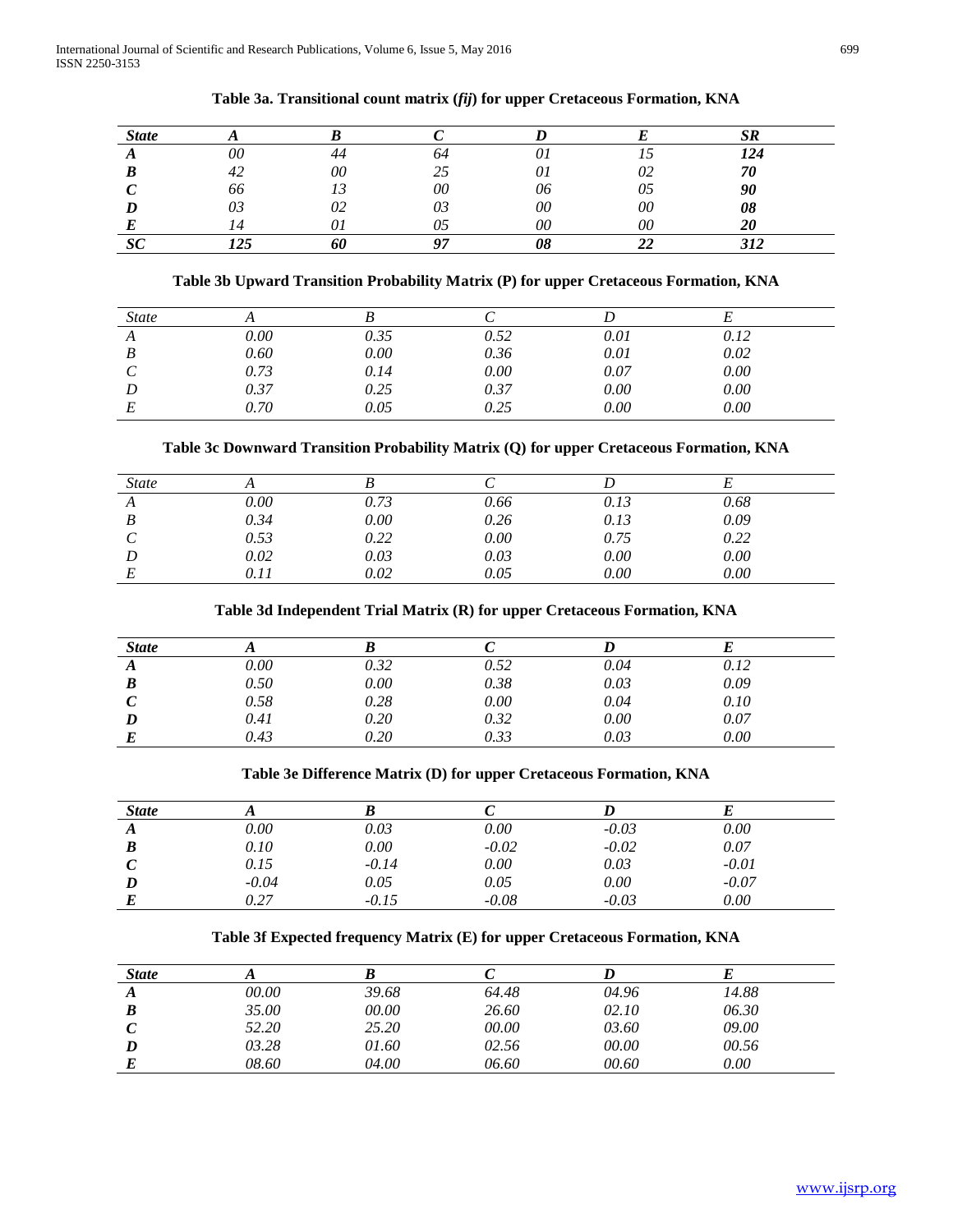| <b>State</b> |       |       |       |       |       |  |
|--------------|-------|-------|-------|-------|-------|--|
| A            | 0.000 | 0.470 | 0.004 | 3.160 | 0.001 |  |
|              | 1.400 | 0.000 | 0.096 | 0.576 | 2.935 |  |
| ັ            | 3.648 | 5.906 | 0.000 | 1.600 | 1.778 |  |
|              | 0.024 | 0.100 | 0.076 | 0.000 | 0.560 |  |
|              | 3.390 | 2.250 | 0.388 | 0.600 | 0.000 |  |

## **Table 3g chi-square Matrix (X<sup>2</sup> ) for upper Cretaceous Formation, KNA**

 $X^2 = 20.32$ 

**Degree of freedom= 11,** 

**Limiting value of**  $X^2$  **at 95% = 19.68** 

## **Table 4a Transitional count matrix (***fij***) for Tertiary Formation, KNA**

| <b>State</b> |                          |    |     |    |    |     |
|--------------|--------------------------|----|-----|----|----|-----|
|              | 00                       | 09 | 101 | 03 | 02 | 115 |
|              |                          | 00 | 09  | 00 | 00 | 20  |
|              | 98                       |    | 00  | 06 | 03 | 117 |
|              | റാ<br>UÍ                 | 00 | w   | 00 | 02 |     |
|              |                          | 00 |     |    | 00 |     |
|              | $\overline{\phantom{a}}$ |    |     |    |    | 269 |

## **Table 4b Upward Transition Probability Matrix(P) for Tertiary Formation, KNA**

| <b>State</b> |      |      |      |      |      |  |
|--------------|------|------|------|------|------|--|
| A            | 0.00 | 0.08 | 0.88 | 0.03 | 0.02 |  |
| B            | 0.55 | 0.00 | 0.45 | 0.00 | 0.00 |  |
|              | 0.84 | 0.09 | 0.00 | 0.05 | 0.03 |  |
|              | 0.30 | 0.00 | 0.50 | 0.00 | 0.20 |  |
|              | J.7J | 0.00 | 0.14 | 0.14 | 0.00 |  |

## **Table 4c Downward Transition Probability Matrix (Q) for Tertiary Formation, KNA**

| <b>State</b> |      |      |      |      |      |  |
|--------------|------|------|------|------|------|--|
| А            | 0.00 | 0.47 | 0.87 | 0.30 | 0.29 |  |
| B            | 0.09 | 0.00 | 0.08 | 0.00 | 0.00 |  |
|              | 0.84 | 0.53 | 0.00 | 0.60 | 0.43 |  |
|              | 0.03 | 0.00 | 0.04 | 0.00 | 0.28 |  |
|              | 0.04 | 0.00 | 0.01 | 0.10 | 0.00 |  |

#### **Table 4d Independent Trial Matrix (R) for Tertiary Formation, KNA**

| <b>State</b> |      |      |      |      |      |  |
|--------------|------|------|------|------|------|--|
| A            | 0.00 | 0.13 | 0.76 | 0.07 | 0.03 |  |
| B            | 0.47 | 0.00 | 0.46 | 0.04 | 0.03 |  |
|              | 0.76 | 0.12 | 0.00 | 0.07 | 0.05 |  |
|              | 0.45 | 0.07 | 0.45 | 0.00 | 0.03 |  |
|              | 0.45 | 0.07 | 0.44 | 0.04 | 0.00 |  |

## **Table 4e Difference Matrix (D) for Tertiary Formation, KNA**

| <b>State</b> |         |         |         |         |         |  |
|--------------|---------|---------|---------|---------|---------|--|
|              | 0.00    | $-0.05$ | 0.12    | $-0.04$ | $-0.01$ |  |
|              | 0.08    | 0.00    | $-0.01$ | 0.00    | $-0.03$ |  |
|              | 0.08    | $-0.03$ | 0.00    | $-0.02$ | $-0.02$ |  |
|              | $-0.15$ | 0.00    | 0.05    | 0.00    | $-0.01$ |  |
|              | 0.26    | 0.00    | $-0.3$  | 0.10    | 0.00    |  |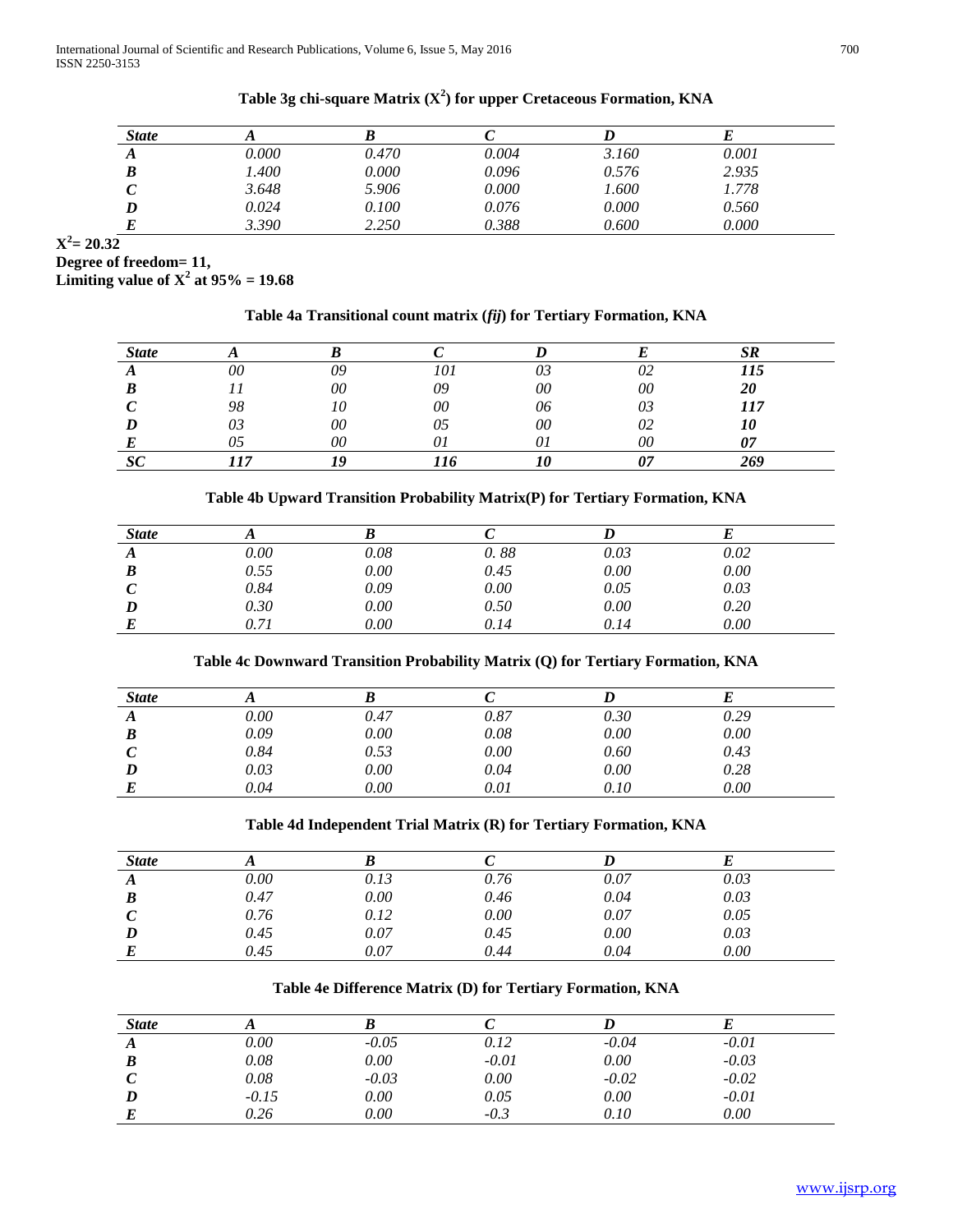| <b>State</b> |          |       |      |      |      |  |
|--------------|----------|-------|------|------|------|--|
| A            | $0.00\,$ | 14.95 | 87.4 | 8.05 | 3.45 |  |
| B            | 9.40     | 0.00  | 9.20 | 0.80 | 0.60 |  |
| ◡            | 88.9     | 14.04 | 0.00 | 8.19 | 5.85 |  |
| D            | 4.50     | 0.70  | 4.50 | 0.00 | 0.30 |  |
|              | 3.15     | 0.49  | 3.08 | 0.28 | 0.00 |  |

## **Table 4f Expected frequency Matrix(E) for Tertiary Formation, KNA**

## **Table 4g chi-square Matrix (X<sup>2</sup> ) for Tertiary Formation, KNA**

| <b>State</b> |       |       |       |       |       |  |
|--------------|-------|-------|-------|-------|-------|--|
| A            | 0.000 | 2.368 | 2.116 | 3.168 | 0.609 |  |
| B            | 0.272 | 0.000 | 0.004 | 0.800 | 0.600 |  |
|              | 0.930 | 1.163 | 0.000 | 0.586 | 1.388 |  |
|              | 0.500 | 0.700 | 0.056 | 0.000 | 9.633 |  |
|              | 1.087 | 0.490 | 1.400 | 1.850 | 0.000 |  |

## $X^2 = 29.72$

## **Degree of freedom= 11,**

**Limiting value of**  $X^2$  **at 95% = 19.68** 

## **Table 5a Transitional count matrix (***fij***) for entire study area (KNA)**

|     |    |     |    |    | CD  |
|-----|----|-----|----|----|-----|
| 00  | 86 | 224 |    |    | 340 |
|     | 00 | 64  | 01 | 03 | 143 |
| 239 |    | 00  |    |    | 318 |
|     | 03 |     | 00 | 02 | 33  |
|     |    |     |    | 00 | 40  |
|     |    |     |    |    | 874 |

## **Table 5b Upward Transition Probability Matrix(P) for entire study area (KNA)**

| <b>State</b> |      |      |      |      |      |  |
|--------------|------|------|------|------|------|--|
| A            | 0.00 | 0.25 | 0.66 | 0.03 | 0.06 |  |
| B            | 0.52 | 0.00 | 0.45 | 0.01 | 0.02 |  |
|              | 0.75 | 0.13 | 0.00 | 0.07 | 0.05 |  |
|              | 0.33 | 0.09 | 0.05 | 0.00 | 0.06 |  |
|              | 0.48 | 0.08 | 0.43 | 0.03 | 0.00 |  |
|              |      |      |      |      |      |  |

#### **Table 5c Downward Transition Probability Matrix(Q) for entire study area (KNA)**

| <i>State</i> |          |      |      |      |      |  |
|--------------|----------|------|------|------|------|--|
| A            | $0.00\,$ | 0.65 | 0.70 | 0.32 | 0.46 |  |
| B            | 0.22     | 0.00 | 0.20 | 0.03 | 0.07 |  |
|              | 0.69     | 0.31 | 0.00 | 0.62 | 0.41 |  |
|              | 0.03     | 0.02 | 0.05 | 0.00 | 0.05 |  |
|              | 0.06     | 0.02 | 0.05 | 0.03 | 0.00 |  |

## **Table 5d Independent Trial Matrix(R) for entire study area (KNA)**

| <b>State</b> |      |      |      |      |      |
|--------------|------|------|------|------|------|
| A            | 0.00 | 0.25 | 0.61 | 0.06 | 0.07 |
| B            | 0.46 | 0.00 | 0.43 | 0.05 | 0.06 |
|              | 0.62 | 0.24 | 0.00 | 0.06 | 0.07 |
|              | 0.41 | 0.16 | 0.38 | 0.00 | 0.05 |
|              | 0.41 | 0.16 | 0.38 | 0.04 | 0.00 |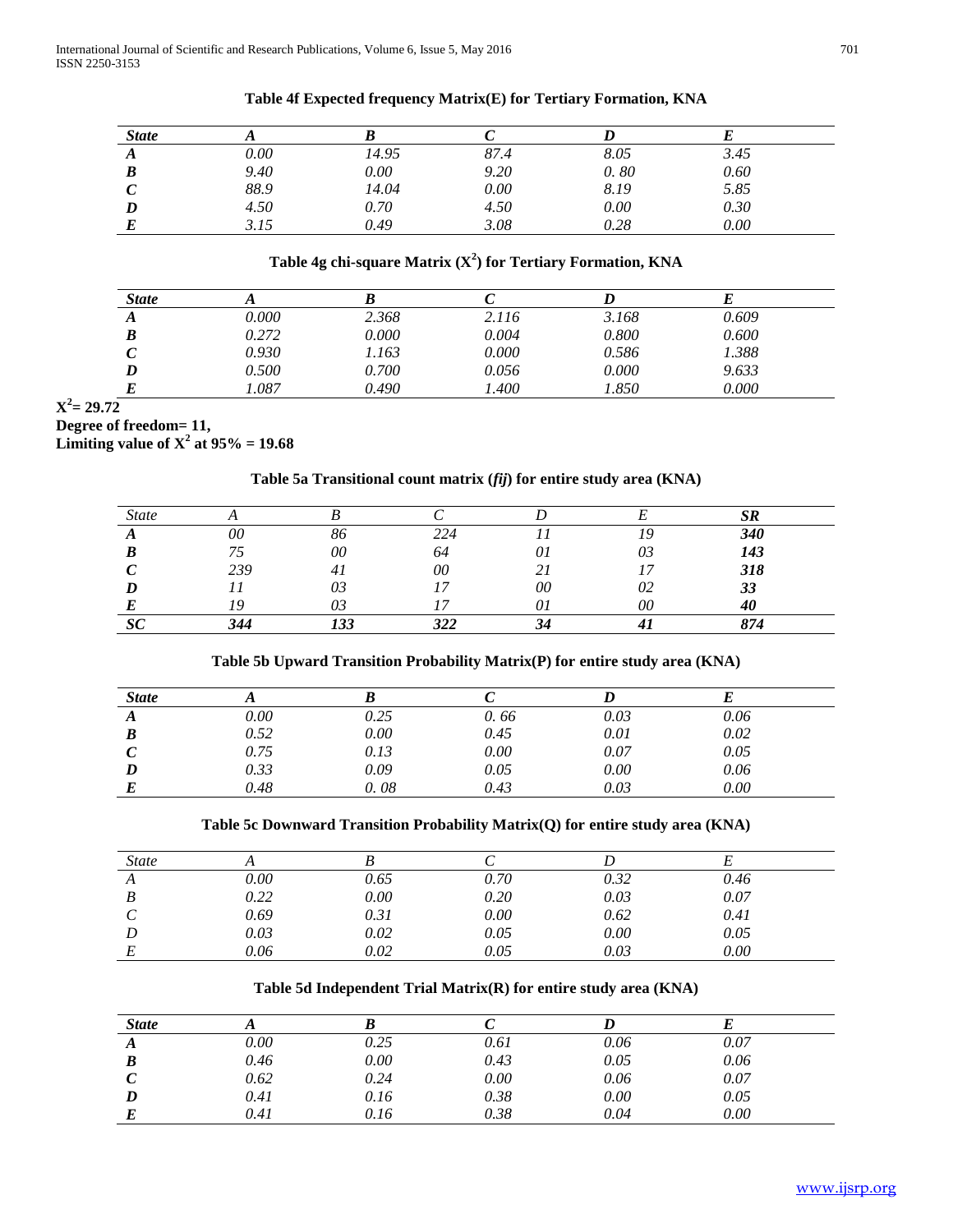| <b>State</b> |          |         |         |         |         |  |
|--------------|----------|---------|---------|---------|---------|--|
| A            | $0.00\,$ | 0.00    | 0.05    | $-0.03$ | $-0.01$ |  |
| B            | 0.06     | 0.00    | 0.02    | $-0.04$ | $-0.04$ |  |
|              | 0.13     | $-0.11$ | 0.00    | 0.01    | $-0.02$ |  |
|              | $-0.08$  | $-0.07$ | $-0.33$ | 0.00    | 0.01    |  |
|              | 0.07     | $-0.09$ | 0.05    | $-0.01$ | 0.00    |  |

## **Table 5e Difference Matrix (D) for entire study area (KNA)**

## **Table 5f Expected frequency Matrix (E) for entire study area (KNA)**

| <b>State</b> |          |      |       |      |      |  |
|--------------|----------|------|-------|------|------|--|
| л            | $0.00\,$ | 85.0 | 207.4 | 20.4 | 23.8 |  |
|              | 65.8     | 0.00 | 61.5  | 07.2 | 08.6 |  |
|              | 197.2    | 76.3 | 0.00  | 19.1 | 22.3 |  |
|              | 13.5     | 05.3 | 12.5  | 0.00 | 01.7 |  |
|              | 16.4     | 06.4 | 15.2  | 01.6 | 0.00 |  |

## Table 5g chi-square Matrix  $(X^2)$  for entire Formations in the KNA

| <b>State</b> |       |       |       |       |       |  |
|--------------|-------|-------|-------|-------|-------|--|
| A            | 0.000 | 0.012 | 1.329 | 4.331 | 0.968 |  |
| B            | 1.286 | 0.000 | 0.102 | 5.339 | 3.647 |  |
|              | 8.860 | 16.33 | 0.000 | 0.189 | 1.259 |  |
|              | 0.462 | 0.988 | 1.620 | 0.000 | 0.053 |  |
|              | 0.142 | 1.806 | 0213. | 0.225 | 0.000 |  |

 $X^2 = 49.44$ 

**Degree of freedom= 11,** 

**Limiting value of**  $X^2$  **at 95% = 19.68**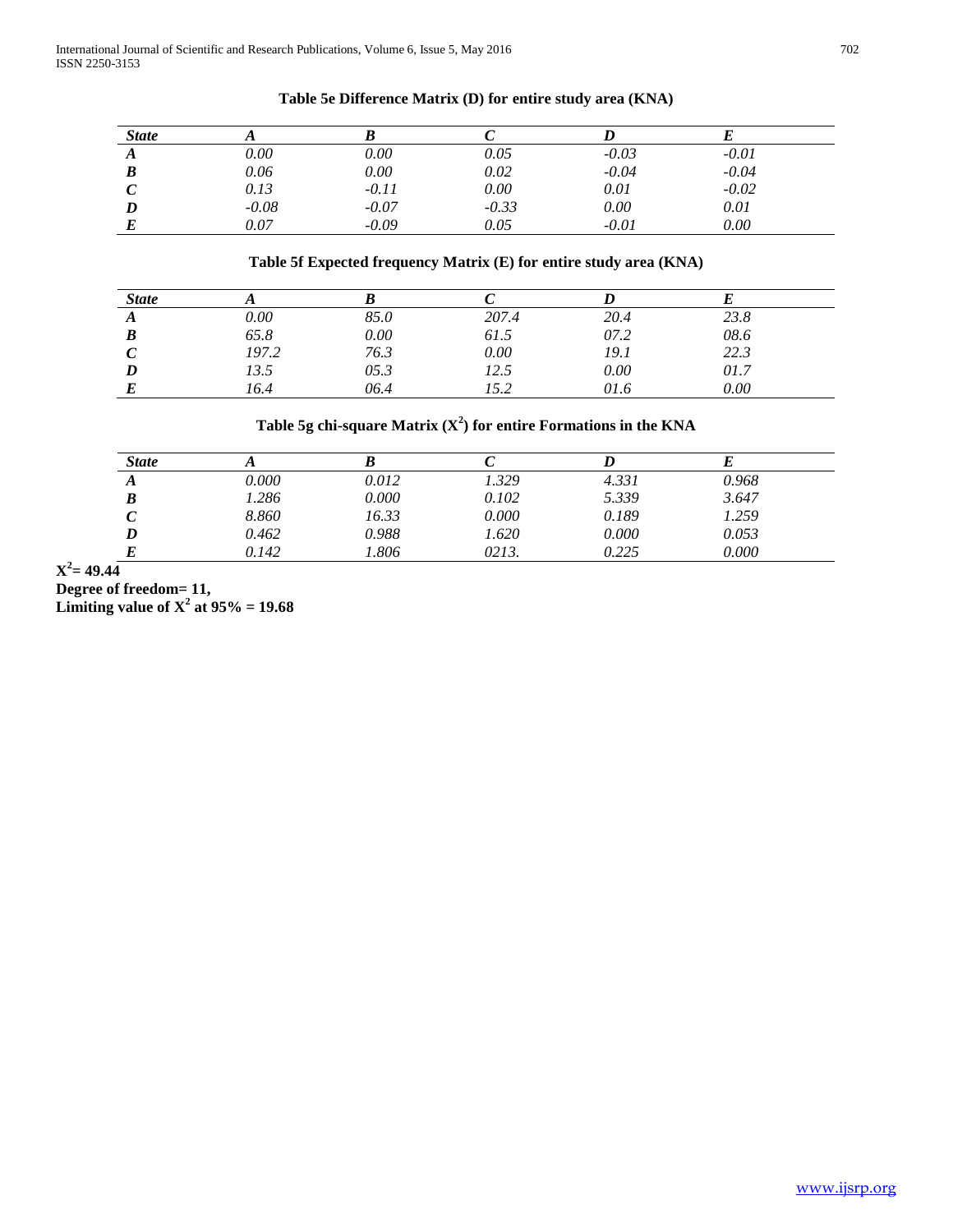

**Fig.2:Lithofacies relationship diagram showing downward transitions (based on positive values in** *Dij***matrix) in the three age groups (a= lower Cretaceous, b=upper Cretaceous, c= Tertiary) and d for the entire KNA Formations.**

## **4.2 Result of entropy analysis at major age level**

 The computed entropies *E*(pre) and *E*(post), normalized entropies *R*(pre) and *R*(post) of each lithologic state are presented in Tables 6.The entropy sets for the lithofacies of the area at major age intervals are presented in Fig.3 and the relationship between entropy and depositional environment of lithological sequences is presented on Fig.4

|  |  |  |  |  |  | Table 6a. Entropy with respect to deposition of lithologies in the lower Cretaceous Formation |
|--|--|--|--|--|--|-----------------------------------------------------------------------------------------------|
|--|--|--|--|--|--|-----------------------------------------------------------------------------------------------|

| <b>State</b> | $\boldsymbol{F}$ (post)            | $\boldsymbol{F}$ (pre) | $\mathbf{D}(pre)$ | $\mathbf{p}^{(post)}$ | <b>Relationship</b>        |
|--------------|------------------------------------|------------------------|-------------------|-----------------------|----------------------------|
| A            | 1.368                              | 1.865                  | 0.933             | 0.684                 | $E^{(pre)} > E^{(post)}$   |
| B            | 1.058                              | 1.298                  | 0.649             | 0.529                 | $E^{(pre)}$ > $E^{(post)}$ |
|              | 1.390                              | 1.634                  | 0.817             | 0.695                 | $E^{(pre)} > E^{(post)}$   |
|              | 1.242                              | 0.623                  | 0.312             | 0.621                 | $E^{(pre)} < E^{(post)}$   |
|              | 0.612                              | 0.519                  | 0.260             | 0.306                 | $E^{(pre)} < E^{(post)}$   |
|              | $E(max) = 2.0$ $E(system) = 3.219$ |                        |                   |                       |                            |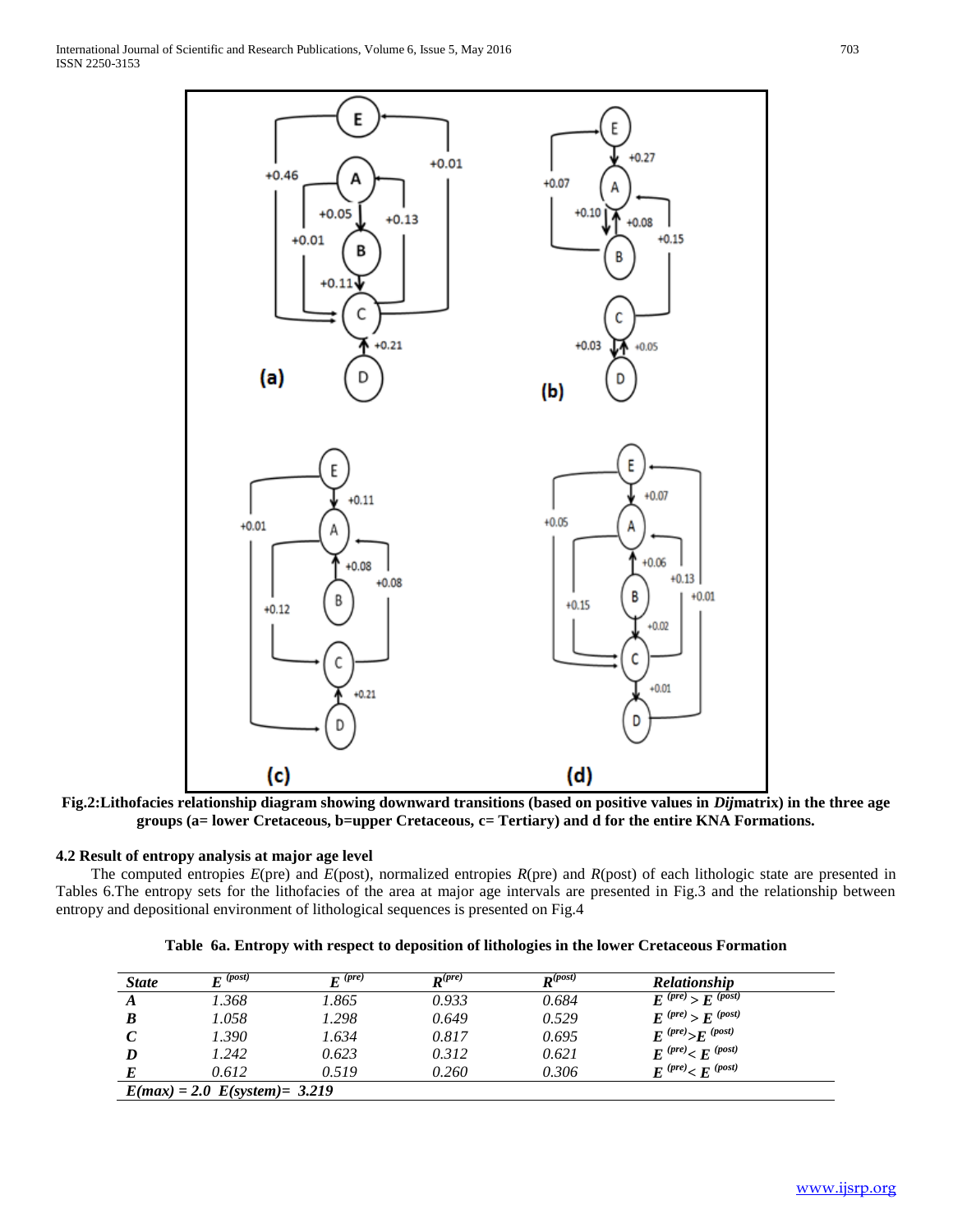| <b>State</b>     | $\mathbf{F}^{(post)}$ | $\boldsymbol{F}$ (pre)               | $\mathbf{p}^{(pre)}$ | $\mathbf{p}^{(post)}$ | <b>Relationship</b>      |  |
|------------------|-----------------------|--------------------------------------|----------------------|-----------------------|--------------------------|--|
| $\boldsymbol{A}$ | 1.456                 | 1.494                                | 0.747                | 0.728                 | $E^{(pre)} > E^{(post)}$ |  |
| $\bm{B}$         | 1.155                 | 1.735                                | 0.868                | 0.578                 | $E^{(pre)} > E^{(post)}$ |  |
| $\mathcal C$     | 1.000                 | 1.825                                | 0.913                | 0.500                 | $E^{(pre)} > E^{(post)}$ |  |
| D                | 1.568                 | 0.417                                | 0.209                | 0.784                 | $E^{(pre)} < E^{(post)}$ |  |
| E                | 1.080                 | 0.681                                | 0.341                | 0.540                 | $E^{(pre)} < E^{(post)}$ |  |
|                  |                       | $E$ (max) = 2.0 $E$ (system) = 3.226 |                      |                       |                          |  |

**Table 6b. Entropy with respect to deposition of lithologies in the upper Cretaceous Formation**

**Table 6c. Entropy with respect to deposition of lithologies in the Tertiary Formation**

| <b>State</b> | $\boldsymbol{F}^{(post)}$        | $\boldsymbol{F}$ (pre) | $\mathbf{p}^{(pre)}$ | $\mathbf{p}^{(post)}$ | <b>Relationship</b>        |  |  |  |
|--------------|----------------------------------|------------------------|----------------------|-----------------------|----------------------------|--|--|--|
| A            | 0.721                            | 1.731                  | 0.866                | 0.361                 | $E^{(pre)}$ > $E^{(post)}$ |  |  |  |
| B            | 0.996                            | 0.477                  | 0.239                | 0.498                 | $E^{(pre)}$ < $E^{(post)}$ |  |  |  |
|              | 0.894                            | 1.668                  | 0.834                | 0.447                 | $E^{(pre)} > E^{(post)}$   |  |  |  |
| D            | 1.137                            | 0.854                  | 0.427                | 0.569                 | $E^{(pre)} < E^{(post)}$   |  |  |  |
|              | 1.148                            | 0.585                  | 0.293                | 0.574                 | $E^{(pre)} < E^{(post)}$   |  |  |  |
|              | $E(max) = 2.0 E(system) = 2.477$ |                        |                      |                       |                            |  |  |  |

**Table 6d. Entropy with respect to deposition of lithologies in the entire KNA Formations**

| <b>State</b>                             | $E^{\overline{(post)}}$          | $E^{(pre)}$                                    | $R^{(pre)}$                                          | $R^{(post)}$                       | Relationship                                                            |
|------------------------------------------|----------------------------------|------------------------------------------------|------------------------------------------------------|------------------------------------|-------------------------------------------------------------------------|
| A                                        | 1.295                            | 1.810                                          | 0.905                                                | 0.648                              | $E^{(pre)}$ > $E^{(post)}$                                              |
| $\boldsymbol{B}$                         | 1.191                            | 1.369                                          | 0.685                                                | 0.596                              | $E^{(pre)}$ > $E^{(post)}$                                              |
| $\mathcal{C}$                            | 1.181                            | 1.855                                          | 0.928                                                | 0.591                              | $E^{(pre)}$ > $E^{(post)}$                                              |
| D                                        | 1.304                            | 0.699                                          | 0.350                                                | 0.652                              | $E^{(pre)} < E^{(post)}$                                                |
| $\bm E$                                  | 1.480                            | 0.574                                          | 0.287                                                | 0.740                              | $E^{(pre)}< E^{(post)}$                                                 |
|                                          |                                  |                                                |                                                      |                                    |                                                                         |
|                                          | $E(max) = 2.0 E(system) = 3.093$ |                                                |                                                      |                                    |                                                                         |
| 0.8<br>0.6<br>$R^{(post)}$<br>0.4<br>0.2 | A<br>$\cdot$ .                   | 0.8<br>Þ<br>0.7<br>Ripost<br>0.6<br>0.5<br>0.4 | A<br>$\mathbf{R}^\text{(post)}$<br>B.<br>Ŀ<br>٠<br>c | 0.6<br>ĭ<br>å<br>0.5<br>0.4<br>0.3 | 0.8<br>0.7<br>$R^{(\rm post)}$<br>D<br>Ъ<br>A°<br>0.6<br>R,<br>λ<br>0.5 |

**Fig.3. Entropy sets for the lithofacies of the KNA Formations in three major age intervals a)lower Cretaceous, b)upper Cretaceous, c) Tertiary and d)the entire area. A: Shale, B: Interbedded sandstone-shale, C: Coarse to medium grained sandstone, D: Conglomerate, and E: Carbonate and argillaceous shale.**

 $(C)$ 

 $(d)$ 

 $R^{(\text{pre})}$ 

 $(b)$ 

 $(a)$ 

 $R$ (pre)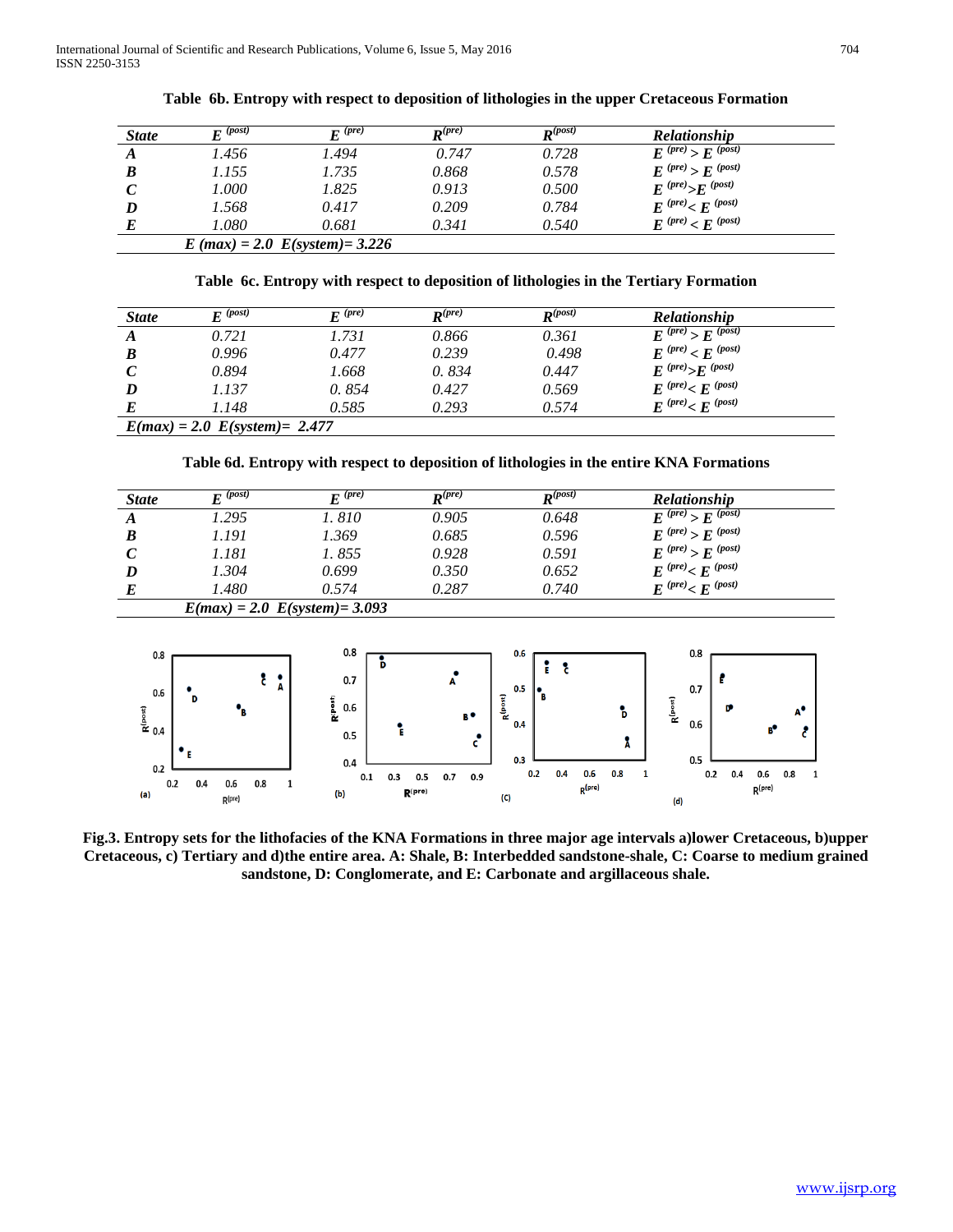

**Fig .4**: Relationship between entropy and depositional environment of lithological sequences (modified *after* Hattori, 1976). **1**: Maximum entropy, **2**: Entropies for the coal-measure successions, **3**: Entropies for fluvial-alluvial successions, **4**: Entropies for neritic successions, **5**: Entropies for flysch sediments, **6**: Minimun entropy,

#### **4.3. Result of Chi-square stationarity of cycle's sequence**

The result of the Chi-square stationarity of cycles within formations of the KNA is presented in Table 7.

| Major age interval | $X^2$ | Limiting values |       | <b>Markov</b> process |
|--------------------|-------|-----------------|-------|-----------------------|
|                    |       | <b>99%</b>      | 95%   |                       |
| $LC$ - $UC$        | 29.37 | 37.57           | 31.41 | <i>Stationary</i>     |
| $LC-T$             | 17.15 | 37.57           | 31.41 | <i>Stationary</i>     |
| $UC-T$             | 20.68 | 37.57           | 31.41 | <i>Stationary</i>     |

**Table 7.Chi-square stationarity statistics within formations of the KNA**.

LC= lower Cretaceous, UC=upper Cretaceous, T=Tertiary

#### V. INTERPRETATIONS AND DISCUSSION

#### **5.1 Markov Chain Analyses**

 Randomness test was performed by Markovian property using standard chi–square test. The chi–square statistics for the KNA succession using five rock types reveal that the test has been passed by all three age groups and the entire study area at an appropriate degree of freedom at 95% level of confidence. The facies relationship diagram (Fig.2d) for the entire study area suggests that the KNA cycles are coarsening-downward (fining upward) asymmetric type. Each complete cycle starts with carbonate and argillaceous shale (facies E) at the top and is been followed by dark/grey shale (facies A) and sandstone facies (facies B and C) and the cycles is been terminated by the

conglomerate facies (facies D) at the base. Predominance of truncated coarsening-downward cycles with abrupt changes in lithology at the top, suggests deposition of KNA sediment by rapidly shifting braided streams. Had the deposition in meandering stream depositional environment as in the case of Barakar and Barren Measures Formations [44], then the cycles would have been gradually fining upward sequence.

 The excess of probability of transition of A to C and C to A over random transition are 0.05 and 0.13 respectively (Fig.2d), which indicate frequent braiding of the stream channels that lead to the superposition and inter-fingering of proximal channel facies (C) by proximal flood plain, abandoned channel fill and over bank facies (A) and vice versa. The excess of probability of bar-top and abandoned-channel deposits (facies B) overlying distal-channel bars deposit facies (C) is 0.02, which suggest that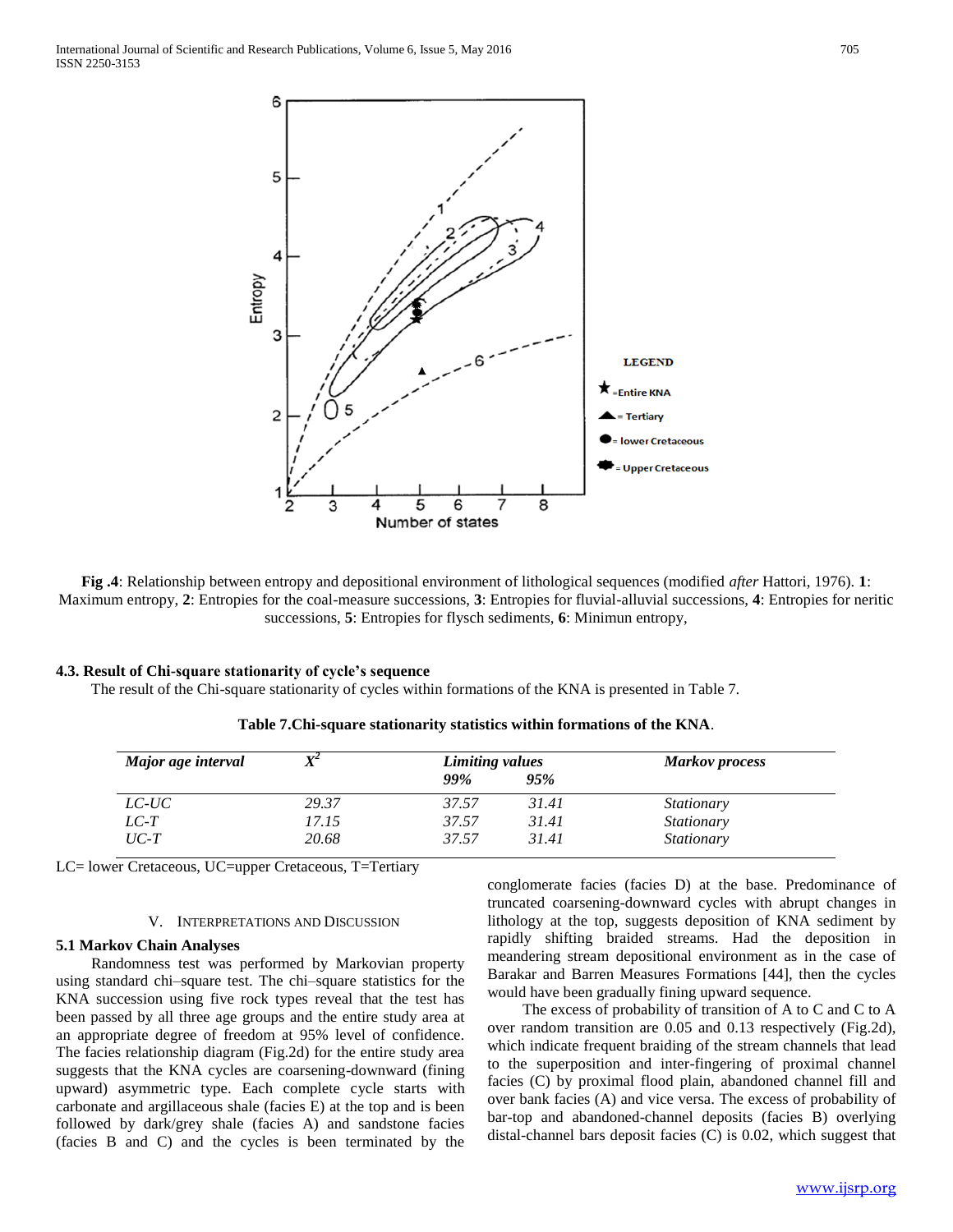the channels were more frequently abandoned, a feature generally common in braided streams than sidewise migration of meandering stream and deposition of fine-grained sandstones[2]. This indicates dominance of braided stream regime during sedimentation in KNA. The inter bedded fine-grained sandstones and shale (facies B) have strong tendency to be succeeded by dark/grey shale (facies A) than coarse to medium grained sandstone facies (facies C) with difference probability of 0.06 and 0.02 respectively. These features suggest that many of the abandoned channels received fine clastics during the periods of greater discharge while a few of them were deposited at the distal-channel bars. The distal-channel bars deposit is the dominant lithofacies, which shares about 36% by volume of the KNA Formation by volume. The probability that this distalchannel bars deposit can be followed by the shale dark/grey shale (A) is 0.13 which is higher than it been converted to conglomerate. Therefore, the depositional process in the area continued in a non- random situation but may not always possess well-defined cyclic patterns.

#### **5.2 Entropy model for the KNA Succession**

 Comparison ofE(pre)with E(post) for each facies state shows that the memory of each facies state for either the successor state or the precursor state is non – random but non – cyclic. It is also observed that there is no cases where E(pre)  $\approx$  $E(post) \neq 0.0$  which indicates some level of dependency of one state on the other. When the lithologic states are examined in terms of the relationships between E(pre) and E(post) values , it is found that E(pre) values are higher than E(post) value in most of the sequences (especially within the various age groups) and in few others E(post) values are greater than E(pre) values. The former relationship  $(E(\text{pre}) > E(\text{post}))$  in mathematical terms indicates that the dependency of one lithologic state on its precursor is not even and it can possibly occur after different state. In the later  $(E(post) > E(pre))$  situation, the dependency of one lithologic state on its precursor is stronger than its influence on the successor.

 For the lithological states A, B, C for lower Cretaceous sediments (Table 6a),  $E(\text{pre}) > E(\text{post})$  indicating that deposition of these lithologies (shale facies, inter-bedded fine-grained sandstone facies and coarse to medium-grained sandstone) did not depend largely on the lithological composition of the underlying strata but exerted a considerable influence upon succeeding lithological states. In other words, lithologies that follow dark/grey shale facies, inter-bedded fine-grained sandstone facies and coarse to medium-grained sandstone facies can be conjectured with more certainty than those preceding themfollowing [41] interpretation.  $E(\text{pre}) < E(\text{post})$  relationship in cases of conglomerateand carbonate and argillaceous shale facies suggest that these facies do not show strong memory for any succeeding lithological state but are dependent on the preceding state in the succession.

 For the upper Cretaceous sediments, the *E*(pre) *>E*(post) for facies A, B, C which implies that there is a high probability of these states passing up into another state. By contrast, the cases of carbonate and argillaceous shale and conglomeratefacies $E(\text{post}) > E(\text{pre})$  suggest that these facies do not show strong memory for any succeeding lithological state but are dependent on the preceding state in the succession.

 For Tertiary sediments, the *E*(pre) *>E*(post) for facies A and C which implies a high probability of these states passing up into another state  $A \rightarrow C$  or vice versa. Facies relationship diagram (Fig.2c) supports this view. For the lithological states B, D and E the  $E(post) > E(pre)$ , which implies that there is a lower probability of these state passing up to another state and that the deposition of these lithofacies are strongly influenced by the preceding state in the succession.

 The variations in pre- and post-depositional entropy values suggest variable degree of dependency of lithofacies on precursor and influence on successor during sedimentation in the entire KNA.  $E(\text{pre}) > E(\text{post})$  relationship (Table 6d.) in case of dark/grey shale and interbedded fine grained sandstone and shale and coarse to medium-grained sandstonefacies indicates that the dependency of these lithologic state on their precursors in the entire study area is not even and it can occur after different state. In other words the deposition of dark/grey shale and inter-bedded fine grained sandstone and shale facies, did not depend largely on the lithologic composition of the underlying strata but exerted a considerable influences upon succeeding lithostrata. By contrast, for the lithological states D and E (which shares less than 9% by volume of the KNA Formation by volume) the  $E(\text{post}) > E(\text{pre})$ , an indication that these states were deposited in specific depositional conditions but used to overlain by a wide variety of different strata<sup>[41]</sup>.

 These relationships support in a statistical way the otherwise geologically obvious conclusion that the deposition of these lithologies in the DKC basin depends largely on specific environments[18]. At all level Carbonate and argillaceous shale and conglomerate are having  $E(post) > E(pre)$  which means that the occurrence of thesefacies within the sequence at all major age level depend on the preceding state in the succession.

 The plot of the *R* (pre) and *R*(post) values for each lithological state is given in the figure 3 of Hattori's diagrams. The R(pre)-R(post) plots of the facies states (Fig. 3) resemble closely with those for sediment which [41] assigned to be the A-4 type. The lithological cycles in the KNA are dominantly asymmetric cycles.

 The lower Cretaceous Formations which are the oldest sedimentary units in the area is having theE(System) value of 3.219. The upper Cretaceous Formations are havingthe highest E(system) value of 3.226 for the study area. The Tertiary Formations are having the lowest E(System) value (2.477).This implies that the highest degree of randomness of the KNA sedimentation system was during the Cretaceous.According [23], passive margin wedge was deposited during this period (Cretaceous) and was marked by a short compressive episode localized along the transfer faults which are present in the eastern part of the DSB. The Albian–Coniacian time in the DKC basin was characterized by rotational fault blocks, gravity sliding and salt movement [18 and 27]. These structures are linked to the gravitational instability of the margin and can explain for the highest rate of randomness in the deposition of sediments as seen in the present study. However the late gravity sliding caused by uplift in the Tertiary [18] resulted in lower rate of randomness in the deposition of sediments than those of the Cretaceous time.

 When the E(system) values for KNA sedimentation sequences are evaluated in terms of broad depositional environment by plotting E (system) against the number of states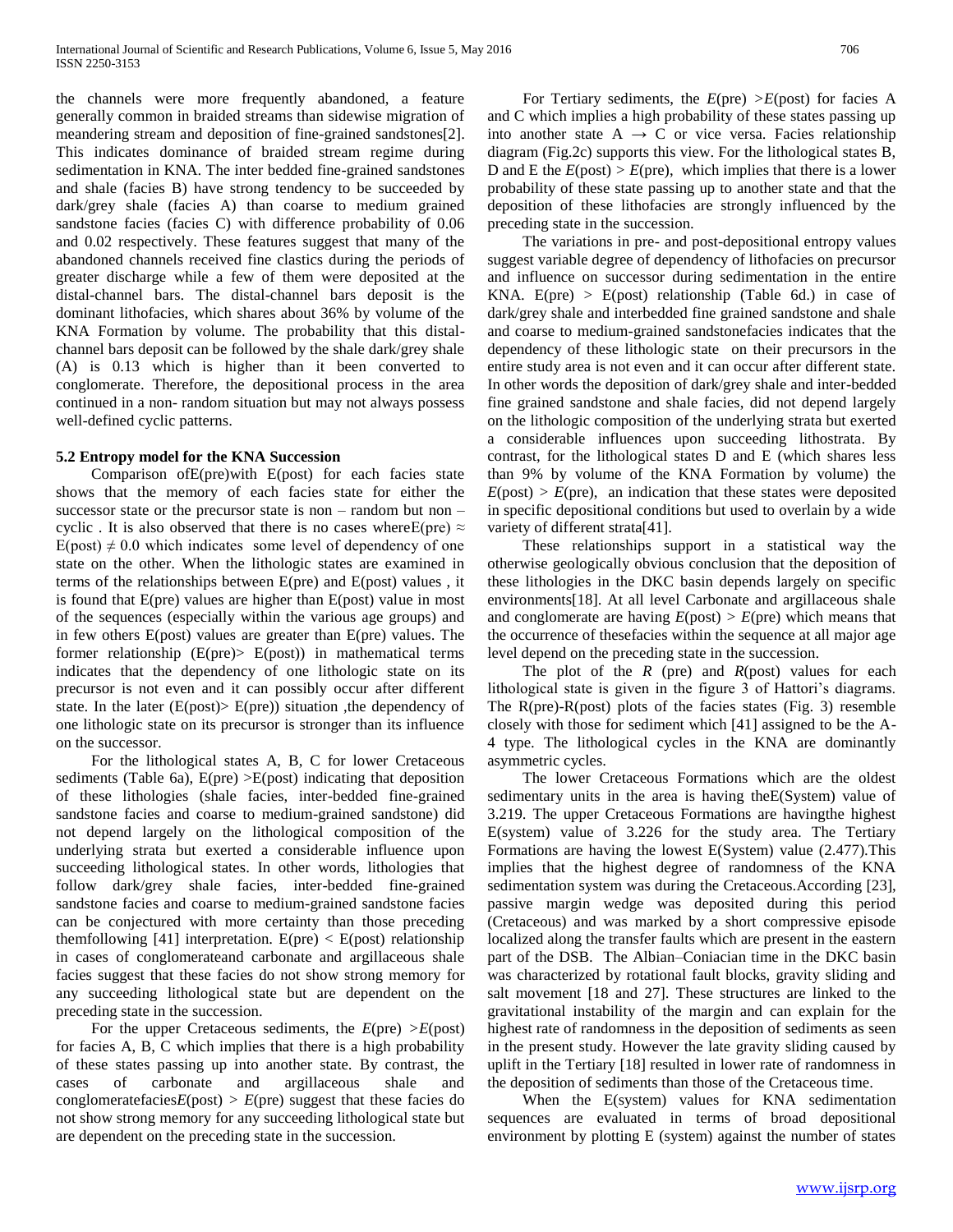(Fig.4) , most of the points (lower Cretaceous, Upper Cretaceous and the entire study area) occur within the fields of (3) corresponding to the'fluvial-alluvial system' (Fig. 4) delineated by [41]. However the entropy of the Tertiary sedimentation system as shown in Fig.4the points lie in the undefined envelope between the neritic field and the line of minimum possible entropy in the succession discrimination diagram of [41]. The *E*(System) for the Tertiary succession are low(2.477) indicating lower degree of randomness of the Tertiary sedimentation system.

#### **5**.**3 Stationarity of cyclic sequence**

 The highest calculated value of chi-square statistics is 29.37 (Table 7), which at 20 degrees of freedom is below the limiting value of 31.41 at 95% significance level; emphasizing that at each major age level the sequence of lithologic transitions has been stationary through space. The results suggest that the nature of the cyclic sequence is stationary at major age level and strongly indicates that the corresponding set of sub-environments in the depositional basin conformsto a definite pattern.

#### VI. SUMMARY AND CONCLUSION

 The lithologies in the KNA have been conveniently grouped under five facies states viz. (A) dark grey shale-, (B) inter-bedded fine grained sandstone and shale -, (C) Coarse to medium-grained sandstone-, (D) Conglomerate faciesand (E) Carbonate and argillaceous shale for statistical analyses. The application of improved Markov process model and entropy functions evidently indicate asymmetrical cyclic pattern for sediments of the KNA.The sequenceexhibits upward decrease of grain size, which is possibly due to decline of flow intensity and current velocity coupled with lateral migration of streams during deposition of each cycle. The lithofacies constituting the finingupward cycles can be linked with different subenvironments of braided channel fluvial system and their organization may be ascribed to lateral migration of streams in response to differential subsidence.

 Each complete fining upward cycle start with medium to fine -grained sandstone (facies C) or coarse grained sandstone and conglomerate (facies D)and terminating with shale (dark/grey and carbonate and argillaceous shale) suggesting the establishment of some kind of channel system and subsequently its abandonment by stream and entombment beneath freshly deposited coarse clastics. The coarse to medium –grained sandstone facies shares about 36% of the KNA Formations by volume. The sandstone facies is probable alluvianfacies. The interbedded fine-grained sandstone/shale (faciesB) and shale (facies A), preferentially overlie coarse to medium-grained sandstone throughout the study area. These lithofacies respectively constitutes about 16% and 39% of the given KNA area sequence. The interbedded assemblages of the fine clastics is attributed to deposition by vertical/lateral accretion on top of channel bars during a low water stage or as overbank/levee facies during periods of overflow. Following the flood stage, laccustrine conditions of stagnant water may have developedin the low lying areas beyond channel and overbank subenvironments, resulting in the deposition of shale/carbonaceous

shale forming sub environments where swamp or marshy conditions develop.

 Indeed, interbedded fine-grained sandstone/shale (facies B) records a strong upward transition to shale (*Zij*= +0*.*13). However, upward linkage of shale (facies A), which represents the top unit of KNA fining cyclical units has more preference for coarse to medium-grained sandstone (facies C) than interbedded fine-grained sandstone/shale (facies B) resulting in the asymmetrical cycles. This implies a gradual encroachment of shale swamp by adjacent back swamp and levee subenvironments as a consequence of slow and gradual lateral shift of channel course across the alluvial plain of meandering streams.

 The KNA cycles belong to the D-type cyclic sequences of [41] which are essentially random lithologic series as evidenced by entropy analysis. The deposition of sandstones {E(pre) of 1. 855 } represents the most random event, which was possibly brought about by unsystematic change in the depositional mechanism triggered by differential subsidence of the depositional area. Intra-basinal differential subsidence might have been responsible for the rejuvenation and lateral migration of the river system and consequent initiation of a new cycle with freshly transported sediments.

#### VII. CONCLUSION

 The present study is designed to quantify the nature of cyclicity observed within the Formationsin the KNA onshore DKC basin using modified Markov chain analysis and entropy functions. The cyclical sequence shows fining upward characters and is commonly asymmetrical represented by coarse to medium-grained sandstone *→* interbedded finesandstone and shale *→* shale, similar to Hattori's type 'D' pattern. This order of lithologic transition for the Cretaceous section is closely comparable with that suggested for the lower Cretaceous Formations measures of DKC basin [14 and 15]. The Markov chain and entropy pattern substantiated proposed fluvial-alluvia depositional model for the sub basin as derived independently from outcrop analysis [15]. The deposition of conglomerate and carbonaceous shale represents the random event, which was possibly brought about by unsystematic change in the depositional mechanism triggered by differential subsidence of the depositional area. Intra-basinal differential subsidence might have been responsible for the rejuvenation and lateral migration of the river system and consequent initiation of a new cycle with freshly transported sediments. Rapid and frequent lateral shift of channel course, a common phenomenon in modern river basin may favourably explain the development of asymmetrical fining upward cycles. However, those cycles which enclose thick shale beds exhibiting sharp relationship between lithofacies possibly developed due to the differential subsidence of the depositional basin.

#### ACKNOWLEDGEMENT

 The borehole record and well log data set for thisstudywasprovided by the National Hydrocarbon Corporation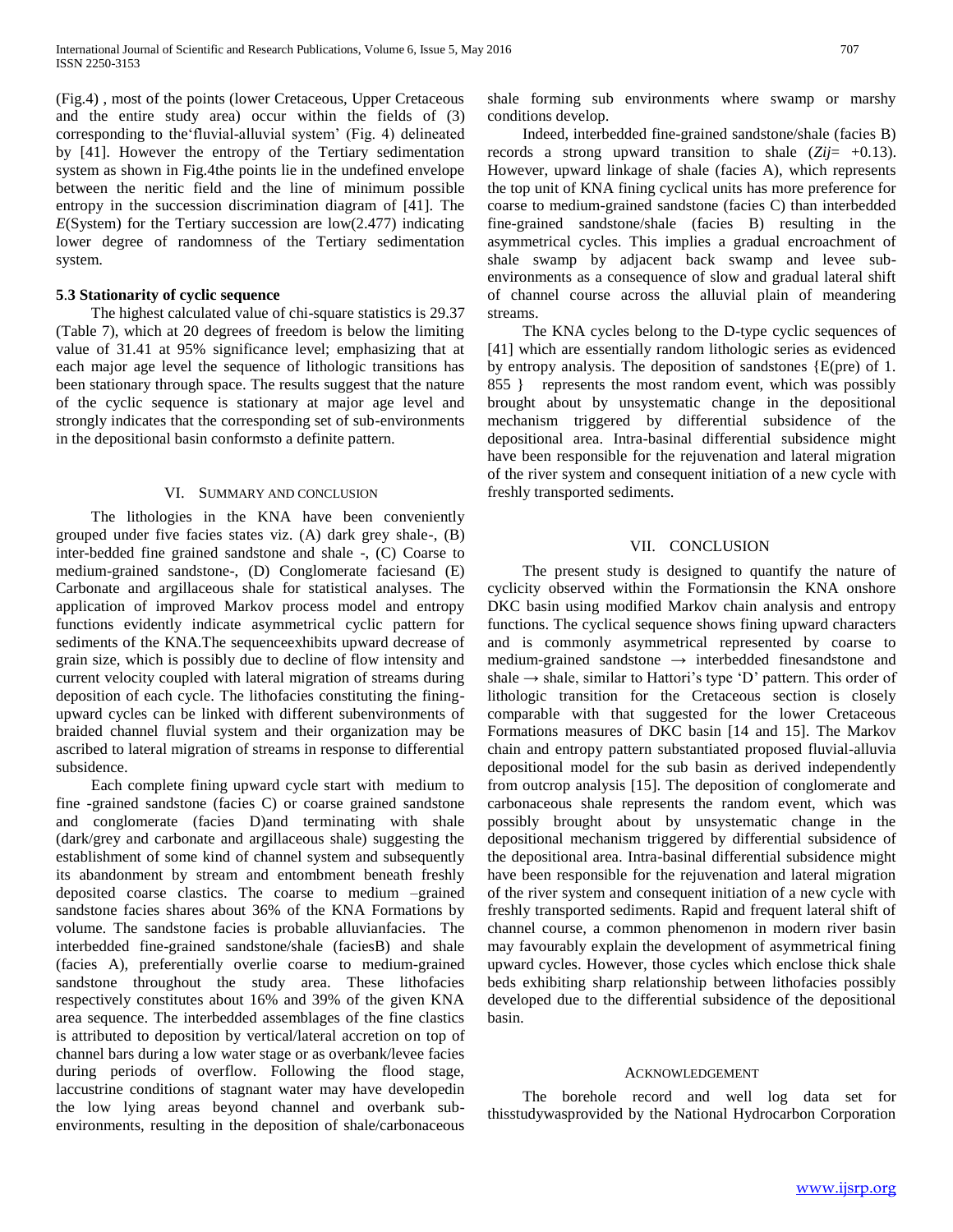International Journal of Scientific and Research Publications, Volume 6, Issue 5, May 2016 708 ISSN 2250-3153

(Cameroon) through the cooperationwith the University of Buea and the authorisdeeplygrateful.

#### **REFERENCES**

- [1] Abolo, M.G.C. (1996). Evaluation du Potentiel en Hydrocarbures dans Les Series Du Cretace De La Region De Kribi-Campo (Basin de Douala/Kribi-Campo). SNH. p121
- [2] Miall, A. D. (1985). Architectural-elementanalysis: A new method of facies analysisapplied to fluvial deposits. Earth Science Reviews, 22:261- 308.
- [3] Selly, R. (1978). Ancient Sedimentary Environment 2nd ed., Chapman and Hall, London.
- [4] Walker, R. G. (1984). General Introduction. In: Faciesmodels, 2nd edn. Geological Society. Canada Reprint Series 1, 1-10.
- [5] Hota R. N. and Maejima W. (2004). Comparative study of cyclicity of lithofacies in Lower Gondwana formations of Talchir basin, Orissa, India: A statisticalanalysis of sub-surface logs; Gondwana Res. 7 353–362.
- [6] Walther J. (1893). Einleitung in de GeologiealshistorischeWissenschaft-Jena; V. 1055
- [7] Reading H. G. (1991). SedimentaryEnvironments and Facies; 2ndedn. (London: Blackwell) 641p
- [8] Sengupta, S. M. (2006). Introduction to Sedimentology; 2ndedn. (New Delhi: Oxford and IBH Publishing Co.) 314pp.
- [9] Tewari, R. C, Singh, D. P. and Khan, A. Z. (2009). Application of Markov chain and entropyanalysis to lithologic succession – an examplefrom the earlyPermianBarakar Formation, Bellampallicoalfield,AndhraPradesh, India J. EarthSyst. Sci. 118, No. 5, October 2009, pp. 583–596
- [10] Maria, B.S, Durán EL, Aldana M. (2014).StratigraphicColumnsModeling and CyclicityAnalysis of the Misoa Formation, Maracaibo Lake, Venezuela, using Markov Chains. GeofísicaInternacional 53: 277-288.
- [11] Schwarzacher, W. (1969). The use of Markov chains in the study of sedimentary cycles. Jour Math Geol 1: 17-39.
- [12] Regnout, J.M. (1986) Synthèse géologique du Cameroun. D.M.G., Yaoundé, Cameroun, p118.
- [13] Nguene, F.R., Tamfu, S., Loule, J.P.andNgassa, C.(1992). Paleoenvironments of the Douala and Kribi-Campo Sub Basin in Cameroon, West Africa.Geologie Africaine: Coll.Geol.Libreville, Recueil des Communic, 129-139
- [14] ECL (Exploration Consultant Limited) (2001): An Integrated Study Of Structural Development, Source Rock Maturity And Hydrocarbon Generation In the Douala/Kribi-Campo Basin. SNH internal report, Non-Exclusive Report
- [15] Ntamak-Nida,, M.J., Baudin, F., Schnyder, J., Makong, J.-C., Mpesse. J. E, Komguem, P.B., Abolo, G.M (2010). Sedimentology and sequencestratigraphyfromoutcrops of the Kribi-Campo sub-basin: LowerMundeck Formation (LowerCretaceous, southernCameroon). Journal of AfricanEarth Sciences 58 1–18
- [16] Burker, K. and Whiteman, A.J. (1972). Uplift, rifting and break-up of Africa: studies in Earth and spaces, Geol. Soc. Amer. Memoir 132. 738-755
- [17] Lawrence, S.R., Munday, S., Bray, R.. (2002). Regionalgeology and geophysics of the eastern Gulf of Guinea (Niger Delta to Rio Muni). The LeadingEdge 1113-1117.
- [18] Loule, J.P.andNgassa, C. (1992): Paleoenvironments of the Douala and Kribi-Campo Sub Basin in Cameroon, West Africa. Geologie Africaine: Coll.Geol.Libreville, Recueil des Communic, 129-139.
- [19] Batupe, M., Abolo, M.G., (1997). Guide book field trip No. 2. Mesozoicsyn-rift deposits of the Campo region in the Douala/Kribi-Campo basin. In: 13th Colloquium of AfricanMicropaleontology. 3rd Colloquium on the Stratigraphy and Paleontology of the South Atlantic. 2nd Annual Meeting of the IGCP Project No. 381.
- [20] Pauken, R.J., (1992). Sanaga Sud field, offshore Cameroon, West Africa. In: Halbouty, M.T. (Ed.), GiantOil and Gas Fields of the Decade 1978– 1988, vol. 54. American Association of PetroleumGeologistsMemoir, pp. 217–230.
- [21] Reyre, D., (1966). Histoire géologique du bassin de Douala. In: Reyre, D. (Ed.), Symposium sur les bassins sédimentaires du littoral africain. Association du Service Géologique d'Afrique, IUGS, pp. 143–161.
- [22] Benkhelil, J., Giresse, P., Poumot, C., Ngueutchoua, (2002).Lithostratigraphic, geophysical and morpho-tectonicstudies of the South Cameroonshelf. Mar. Petr. Geol. 19, 499–517.
- [23] Meyers, J.B., Rosendahl, B.R., Groschel-Becker, H., Austin, Jr.J.A., Rona, P.A., (1996). Deeppenetrating MCS imaging of the rift-to drift transition, offshore Douala and North Gabon basins, West Africa. Marine and PetroleumGeology 13 (7), 791–835.
- [24] Teisserenc, P., Villemin, J., (1989). Sedimentary basin of Gabon-Geology and oilsystems. In: Edwards, J.D., Santogrossi, P.A. (Eds.), Divergent/Passive Margin Basins, vol. 46. American Association of PetroleumGeologistsMemoir, pp. 117–199.
- [25] Reyment, R.A., Tait, E.A., (1972). Biostratigraphicaldating of the earlyhistory of the South Atlantic. The Philosophical Transactions of the Royal Society of London,Series B 264, 55–95.
- [26] Tissot, B. Demaison, G. Masson, J. R. Delteil and Conbaz, A. (1980). "Paleoenvironment and PetroleumPotential of Middle Creataceous Black Shales in Atlantic Basin," AAPG Bulletin, Vol. 64, 2051-2063
- [27] Turner, J. P. (1999). "DetachmentFaulting and PetroleumProspectivity in the Rio Muni Basin, Equatorial Guinea, West Africa," In: N. R. Cameroon, R. H. Bate and V.-S. Clure, Eds., The Oil and Gas Habitats of the South Atlantic, Vol. 153, Geological Society Special Publications, 303-320.
- [28] Udden, J. A. (1912). Geology and MineralReso Quadrangle, Illinois, US Geological Survey Bulletin, No. 506, , p. 103
- [29] Weller, J. M. (1930) "CyclicalSedimentation of the Pensylva-nianPeriod and ItsSignificance," Journal of Geology, Vol. 38, No. 2, , pp. 97-135
- [30] Read W. A. (1969). Analysis and simulation of Namuriansedi-ments in central Scotland using a Markov process model; MathematicalGeol. 1 199– 219.
- [31] Casshyap, S. M. (1975). Cycliccharacteristics of coalbearingsediment in the Bochumer Formation (Westphal A-2) Ruhrgebiet, Germany; Sedimentology22, 237–255.
- [32] Allen , J.R.L. ,(1965a). Fining upward cycle in alluvial succession. Liverpool, Mqnchester Geol.Jour.,4 229-246
- [33] Strahaler, A. N. (1963). The Earth Sciences, Harper and Row, New York, 681,
- [34] Miall, A. D. (1973). Markov chainanalysisapplied on an ancient alluvial plain succession, Sedimentology, 20:347-364.
- [35] Casshyap, S. M. (1975). Cycliccharacteristics of coalbearingsediment in the Bochumer Formation (Westphal A-2) Ruhrgebiet, Germany; Sedimentology22 237–255
- [36] Cant, D. J and Walker, R. G. (1976). Development of a braided-fluvial facies model for the DevonianBattery Point Sandstone, Quebec, Canadian Journal of Earth Science, 13:102-119
- [37] Sengupta, S. M. (2006) Introduction to Sedimentology; 2ndedn. (New Delhi: Oxford and IBH Publishing Co.) 314p .
- [38] Vistelius A. B. (1949). On the question of the mechanism of formation of strata; Dokl. Acad. Nauk. SSSR 65 191–194.
- [39] Krumbein, W. C. and M. F. Dacey, (1969). Markov chains and embedded Markov chains in Geology. Journal of MathematicalGeology, 1:79-86
- [40] Kulatilake, P. H. S. W. (1987). Modeling of cyclicalstratigraphyusing Markov chains. International Journal of Mining and Geological Engineering, 5:121-130.
- [41] Hattori, I. (1976). Entropy in Markov chains and discrimination of cyclic patterns in lithologic successions; Math. Geol. 8 477–497.
- [42] Khan Z A (1997). Quasi-independence and entropyanalysis of a lateorogenic Middle Siwalik molasses sequence in Kuluchaur area, PauriGarhwal, India; Geoinformatics7 135–145.
- [43] Sharma, S. Sharma, M. and Singh, I. B. (2001). Facies charac-teristics and cyclicity in lower Siwalik sediments, Jammu area: A new perspective; Geol. Mag. 138 455–470.
- [44] Hota R N and Maejima W. (2004). Comparative study of cyclicity of lithofacies in Lower Gondwana formations of Talchir basin, Orissa, India: A statisticalanalysis of sub-surface logs; Gondwana Res. 7 353–362.
- [45] Khan Z. A. and Tewari R. C. (2007). Quantitative model of earlyPermiancoalbearing cycles from Son-Mahanadi and Koel-Damodar